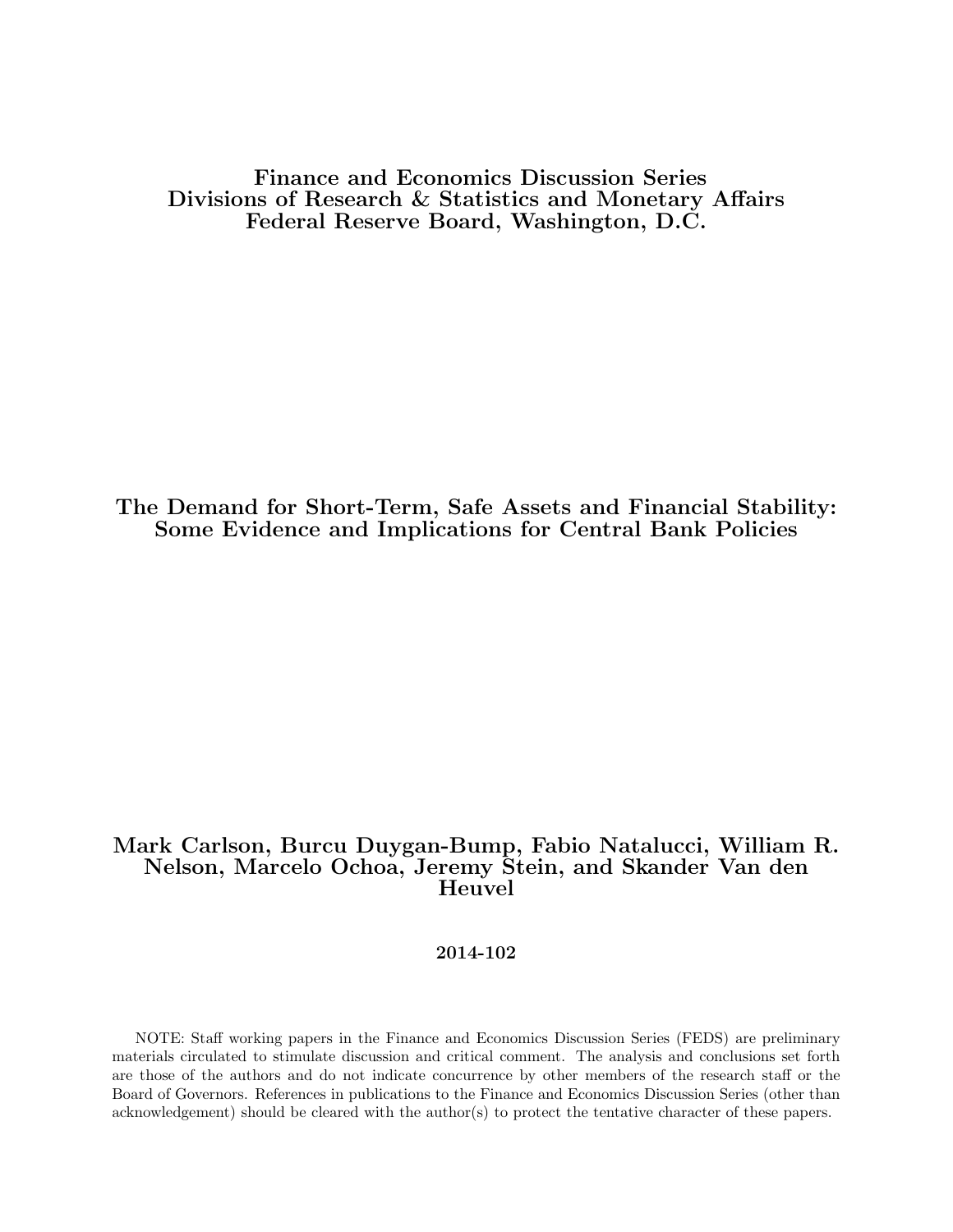# **The Demand for Short-Term, Safe Assets and Financial Stability: Some Evidence and Implications for Central Bank Policies<sup>1</sup>**

Mark Carlson<sup>\*</sup>, Burcu Duygan-Bump<sup>†</sup>, Fabio Natalucci<sup>†</sup>, Bill Nelson<sup>†</sup>, Marcelo Ochoa<sup>†</sup>, Jeremy Stein<sup>‡</sup>, and Skander Van den Heuvel<sup>†</sup>

November 25, 2014

#### **Abstract**

A number of researchers have recently argued that the growth of the shadow banking system in the years preceding the recent U.S. financial crisis was driven by rising demand for "money-like" claims—short-term, safe instruments (STSI)—from institutional investors and nonfinancial firms. These instruments carry a money premium that lowers their yields. While government securities are an important part of the supply of STSI, financial intermediaries also take advantage of this money premium when they issue certain types of low-risk, short-term debt, such as asset-backed commercial paper or repo. In this paper, we take the demand for STSI as given and consider the extent to which central banks can improve financial stability and manage maturity transformation by the private sector through their ability to affect the public supply of STSI. The first part of the paper provides new evidence that complements the existing literature on two key ingredients that are necessary for there to be a role for policy: the extent to which public short-term debt and private short-term debt might be substitutes, and the relationship between the money premium and the supply of STSI. The second part of the paper then builds on this evidence and discusses potential ways a central bank could use its balance sheet and monetary policy implementation framework to affect the quantity and mix of short-term liquid assets that will be available to financial market participants.

<sup>&</sup>lt;sup>1</sup> We would like to thank James Clouse, Seth Carpenter, William English, and Nellie Liang for helpful comments. The views expressed in this paper are solely the responsibility of the authors and should not be interpreted as reflecting views of the Board of Governors of the Federal Reserve System or anyone else associated with the Federal Reserve System. Please address correspondence to **Burcu.Duygan-Bump@frb.gov.** 

Bank of International Settlements; † Federal Reserve Board of Governors; ‡ Harvard University.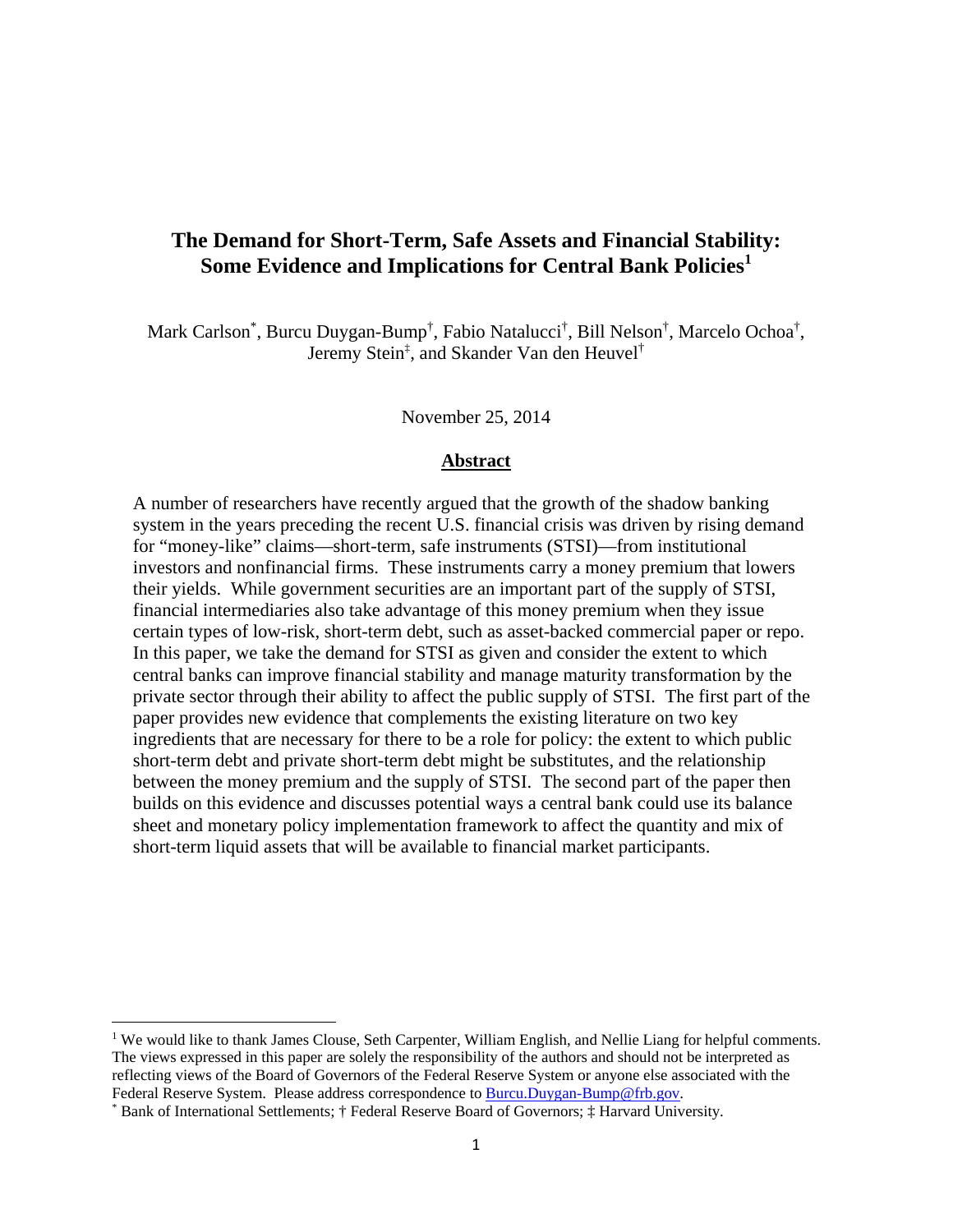#### **1. Introduction**

Short-term, safe instruments (STSI) appear to carry a money premium that lowers their yields. This premium stems from their liquid, short-term, and "safe" nature—their money-like attributes. Greenwood, Hanson, and Stein (2014) present evidence that this money premium is especially large at the short end of the Treasury yield curve. They argue that this premium reflects the extra "moneyness" of short-term Treasury bills, above and beyond the well-established "convenience premium" that reflects the liquidity and safety attributes of both shorter-term and longer-term Treasury securities.<sup>2</sup> In particular, because Treasury bills provide a certain return within a short time frame, they are an attractive asset for money funds or corporate cash managers.

While public instruments—government debt securities and central bank liabilities—comprise an important part of the supply of STSI, short-term, high-quality privately issued securities also possess attributes of STSI, though perhaps to a somewhat lesser degree than public securities. As noted in Gorton and Metrick (2012), Gorton (2010), and Stein (2012), private financial intermediaries take advantage of this money premium when they issue certain types of collateralized short-term debt, such as asset-backed commercial paper (ABCP) or engage in repo transactions.<sup>3</sup> They argue that this "private money creation" was a big part of the growth in the shadow banking sector in the years preceding the financial crisis, where seemingly safe maturity and liquidity transformation led to the run-like behavior in financial markets observed during the crisis.4

In this paper, we take the demand for STSI as given and analyze the extent to which a central bank can improve financial stability through its ability to affect the public supply of STSI. For example, a central bank could use the size and composition of its balance sheet to affect the supply of STSI, thus potentially influencing the money premium and the incentives to create private STSI. Such an approach could be complementary to macroprudential policies targeted to

<sup>&</sup>lt;sup>2</sup> The money premium is different than a liquidity premium. For example, short-term Treasury bills are more liquid than Treasury notes and bonds with the same remaining maturities and consequently have lower yields (Amihud and Mendelson, 1991). However, both are similarly money-like at short-horizons: A money market fund can hold a three-month Treasury bill as well as a Treasury note with three months remaining maturity, even if the latter is much less liquid.

<sup>&</sup>lt;sup>3</sup> Lucas (2013) argues that the interaction of Regulation Q and the U.S. inflation of the 1970s drove business deposits out of the regulated commercial banks and into the shadow banking sector.

<sup>4</sup> See a detailed discussion of the shadow banking system and financial stability in Tarullo (2012), available at http://www.federalreserve.gov/newsevents/speech/tarullo20120612a.htm.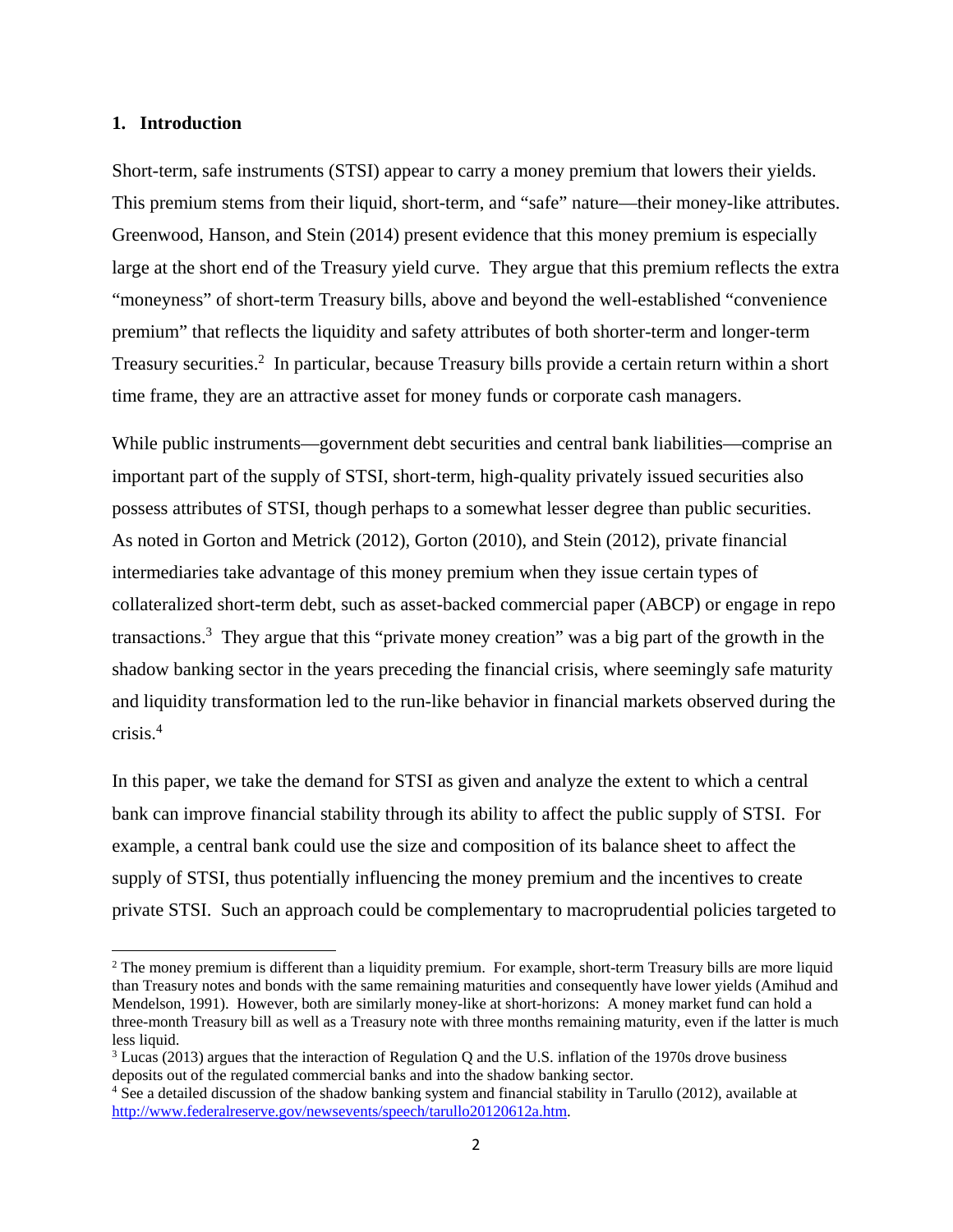limit the financial stability risks associated with the private issuance of STSI. It would also be similar to an approach where the Treasury could tilt its issuance more toward short maturities and supply more Treasury bills as discussed in Greenwood, Hanson, and Stein (2014).

The first part of the paper provides new evidence regarding the money-like attributes of STSI that complements the existing literature, focusing on two key ingredients that are necessary for there to be a potential role for policy: the extent to which public short-term debt and private short-term debt might be substitutes and the relationship between the supply of STSI and the money premium.<sup>5</sup> First, we extend the existing literature that analyzes the degree to which quantities of public and private STSI appear to substitute for one another by looking across a broader set of private STSI. We find that financial instruments issued by institutions with the most flexibility to adjust to changing money premiums, such as financial and nonfinancial commercial paper (CP), asset-backed CP, and time deposits, exhibit the strongest relationship to the amount of Treasury bills outstanding. Using vector autoregressions, we also show that private STSI tends to respond within two or three months to shocks to the amount of public STSI.

Second, we provide new evidence on the mechanism through which the supply of public STSI might crowd out short-term borrowing by the financial sector. Consistent with the hypothesis that this substitution is brought about by adjustments in the equilibrium price of safety, we find that an increase in the supply of Treasury bills leads to a decrease in the spread between the yields on private STSI and Treasury bills. We also present a new way to measure the money premium in terms of the realized one-month holding excess return to buying Treasury bills. Specifically, if the money premium results in very low yields at the front of the curve, then buying bills with longer maturities and holding them as they become more money-like should be profitable. Using CUSIP-level data for Treasury bills, we find that this holding return increases steeply at the very short end of the yield curve and diminishes as maturities grow and the securities become less money-like, consistent with the z-spread measured by Greenwood, Hanson, and Stein (2014). We then show that this positive excess return of longer-maturity bills

<sup>&</sup>lt;sup>5</sup> While we take the demand for STSI as given, it is important to note that this demand is likely to continue to be high and even grow, given upcoming regulatory changes such as DFA requirements that certain OTC derivatives are centrally cleared and the Basel III liquidity regulations. This increased demand will further add to the potential sources of pressures going forward.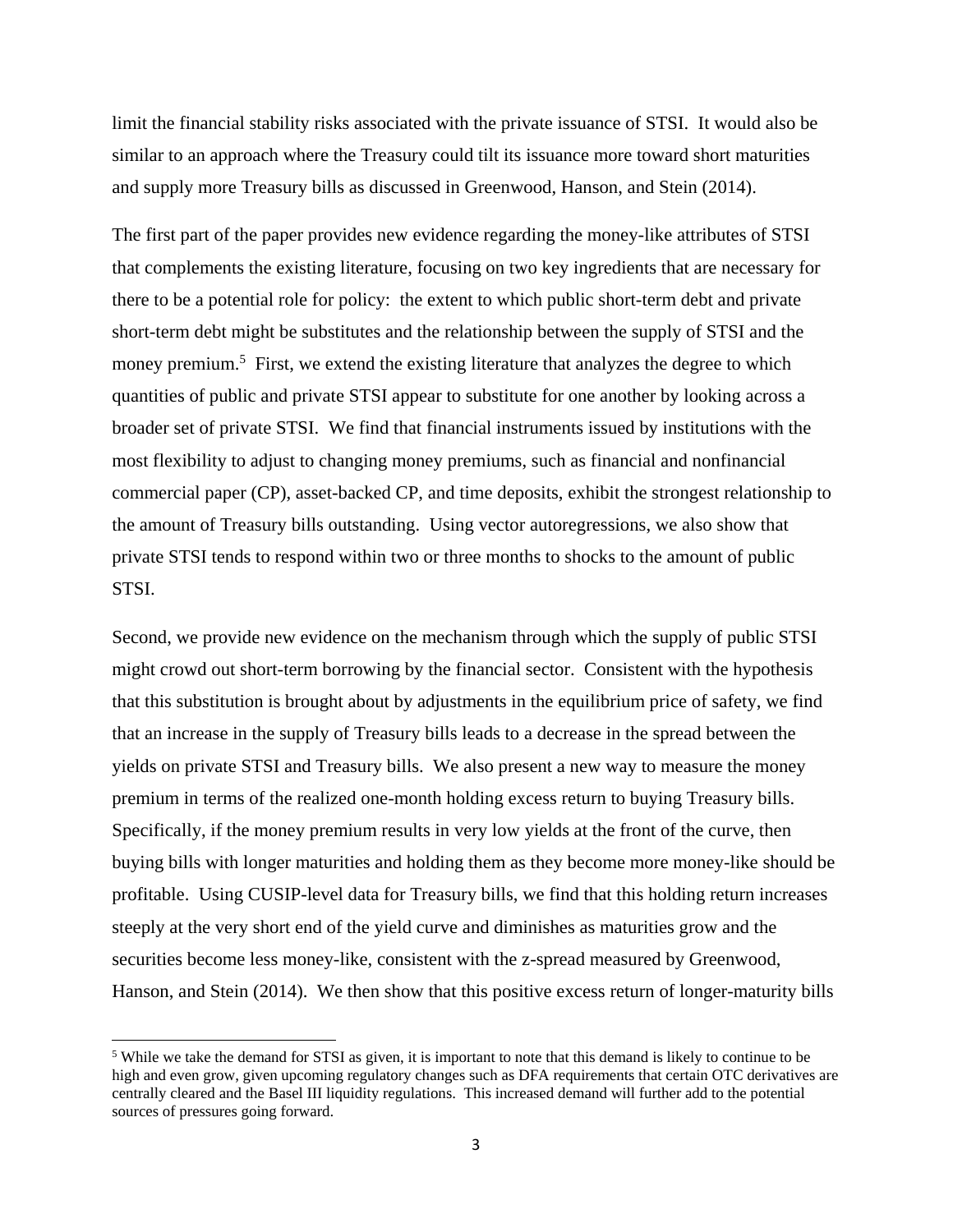is negatively related to the supply of Treasury bills. This effect is more pronounced at the short end of the yield curve, a result that is consistent with the view that shorter Treasury bills have the most money-like attributes. We also summarize discussions with several major issuers of, and investors in, very short-term financial instruments, who, for the most part, expressed some skepticism about the hypothesis that increasing the supply of Treasury bills results in a reduced supply of private money-like instruments.

Nevertheless, overall, the evidence appears to be broadly consistent with the substitution hypothesis, as well as with the results from the earlier literature that studies the relationship between the supply of government debt and interest rate spreads. Greenwood, Hanson, and Stein (2014) show that a 1 percentage point increase in the ratio of Treasury bills to GDP (roughly one-half of a standard deviation) leads to a 5.6 basis point narrowing in the two-week z-spread. They also find that the effect is strongest for very short-term Treasury bills, even after controlling for potential endogeneity between money demand and Treasury bill issuance. Gorton, Lewellen, and Metrick (2012) provide some rough evidence that government debt and bank debt may indeed be substitutes in meeting the demand for STSI. Krishnamurthy and Vissing-Jorgensen (2012) show that the spread between second-tier and first-tier CP falls when the supply of Treasury securities expands, which suggests that top-tier CP is indeed a potential substitute for Treasury securities. Sunderam (2014) analyzes the extent to which ABCP is money-like and shows that positive shocks to money demand increase the spread between ABCP and Treasury bill yields, and increases in Treasury bill supply decrease this spread. Moreover, he shows that the financial sector increases their issuance of ABCP in response to positive money demand shocks.

The second part of the paper then provides a discussion of policy options in light of these results. Our finding that there seems to be a relationship between public and private STSI has potential implications for monetary policy, suggesting that the monetary policy framework and implementation may influence the creation of private STSI for given demand. In particular, if the relationship between public and private short-term debt issuance is causal and robust, greater provision of public STSI by a central bank may result in smaller issuance of private STSI and lower levels of associated liquidity and maturity transformation, potentially improving financial stability. For example, a central bank could boost the supply of public STSI by keeping a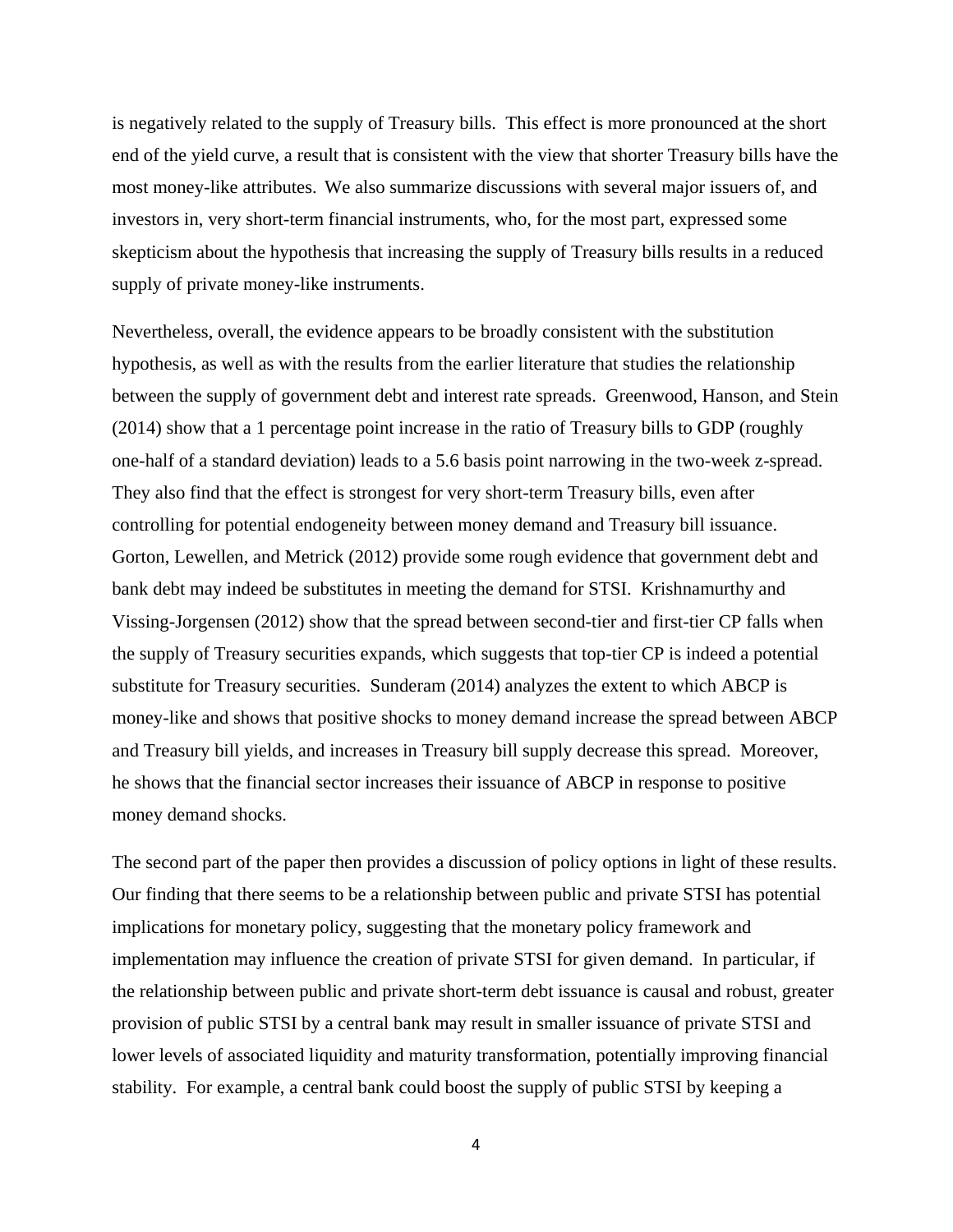relatively large balance sheet and conducting its monetary policy using a floor system, where large holdings of longer-term assets financed by correspondingly large amounts of reserve balances that are, in turn, safe and liquid assets for financial institutions. Alternatively, a central bank could also boost the supply of STSI while still operating monetary policy using a corridor framework, rather than a floor framework, by, for example, financing its large asset holdings with a different composition of liabilities—a relatively small amount of bank reserve balances and a large volume of reverse repurchase agreements with nonbank counterparties. In this regard, we find that there is a strong negative correlation between the outstanding quantity of Treasury bills and the quantity of overnight reverse repos invested at the Federal Reserve in 2014, suggesting that reverse repo agreements with a central bank are very similar to Treasury bills as a form of public supply of STSI.

The remainder of the paper is organized as follows. Section 2 contains our empirical results. Section 3 provides some context for these findings based on discussions with market participants. Section 4 discusses policy options. The final section offers concluding remarks.

#### **2. Empirical analysis**

In this section, we provide new evidence that complements the existing literature on the three key ingredients that are necessary for there to be a role for policy in managing the implications of demand for STSI: the extent to which public short-term debt and private short-term debt might be substitutes, the dynamics of the money premium, and the relationship between the money premium and the supply of STSI.

In particular, a key argument in the literature is that public and private assets of this type are, to some degree, substitutes in meeting the demand for STSI, although for a number of reasons the public securities are preferable to private ones. As a result, the money premium on a particular set of safe and liquid instruments will, in turn, depend in part on the total supply of STSI, including the supply of public STSI. For instance, when there are more Treasury bills, the money premium is reduced for all private STSI as well as for Treasury bills (that is, yields are higher), because both public and private short-term debt instruments meet the demand for STSI. If, in addition, private issuance of short-term debt responds positively to this money premium,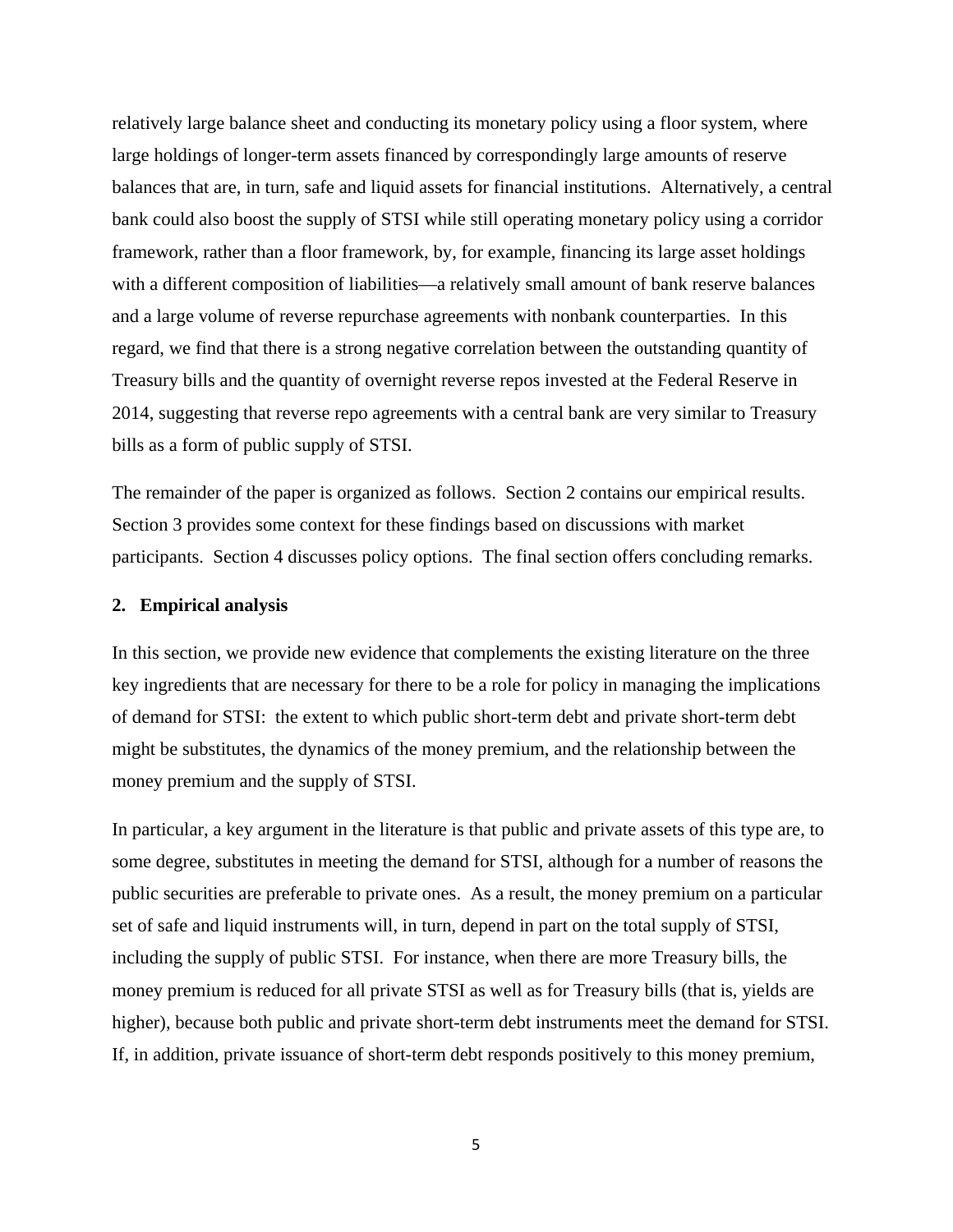then increases in the issuance of Treasury bills should also lead to a decline in private short-term debt issuance.

This reasoning suggests the following testable hypotheses about an exogenous shift in the supply of Treasury bills:

- 1. Increases in the supply of Treasury bills should lead to a reduction in the quantity of private STSI.
- 2. Increases in the supply of Treasury bills should lead to a decrease in the money premium on Treasury bills (higher yields).
- 3. Increases in the supply of Treasury bills should lead to a decrease in the money premium on private STSI (higher yields).
- 4. Increases in the supply of Treasury bills should lead to a decrease in the spread between the yields on private STSI and Treasury bills. (Yields on both Treasury bills and private STSI increase, but because of the greater moneyness of Treasury bills relative to private STSI, the money premium on Treasury bills is expected to react by more to changes in supply such that Treasury bill yields rise by more than those on private STSI, resulting in a narrower spread.)

The analysis below provides some support for these hypotheses.

#### **2.1. The supply of Treasury bills and private short-term debt creation**

Tables 1 and 2 report the results of regressions of the outstanding amounts of selected money market instruments (as a share of nominal GDP) on the outstanding amounts of current (table 1) or lagged (table 2) Treasury bills (divided by nominal GDP) using monthly data. The starting period of the analysis varies by instrument, but we end the sample period in 2007 so that our results capture the dynamics that prevailed before the crisis. We include month and year fixed effects to control for seasonal effects and time trends. The private money market instruments that we consider are: all financial CP, which includes both issuance by financial companies as well as asset-backed CP; all nonfinancial CP; total time deposits for banks and thrifts; financial CP alone; ABCP alone; and non-Treasury assets of prime money market funds.<sup>6</sup> In each case, an

 6 All nonfinancial CP combines all the CP instruments, which allows us to construct a consistent time series dating back to late 1976.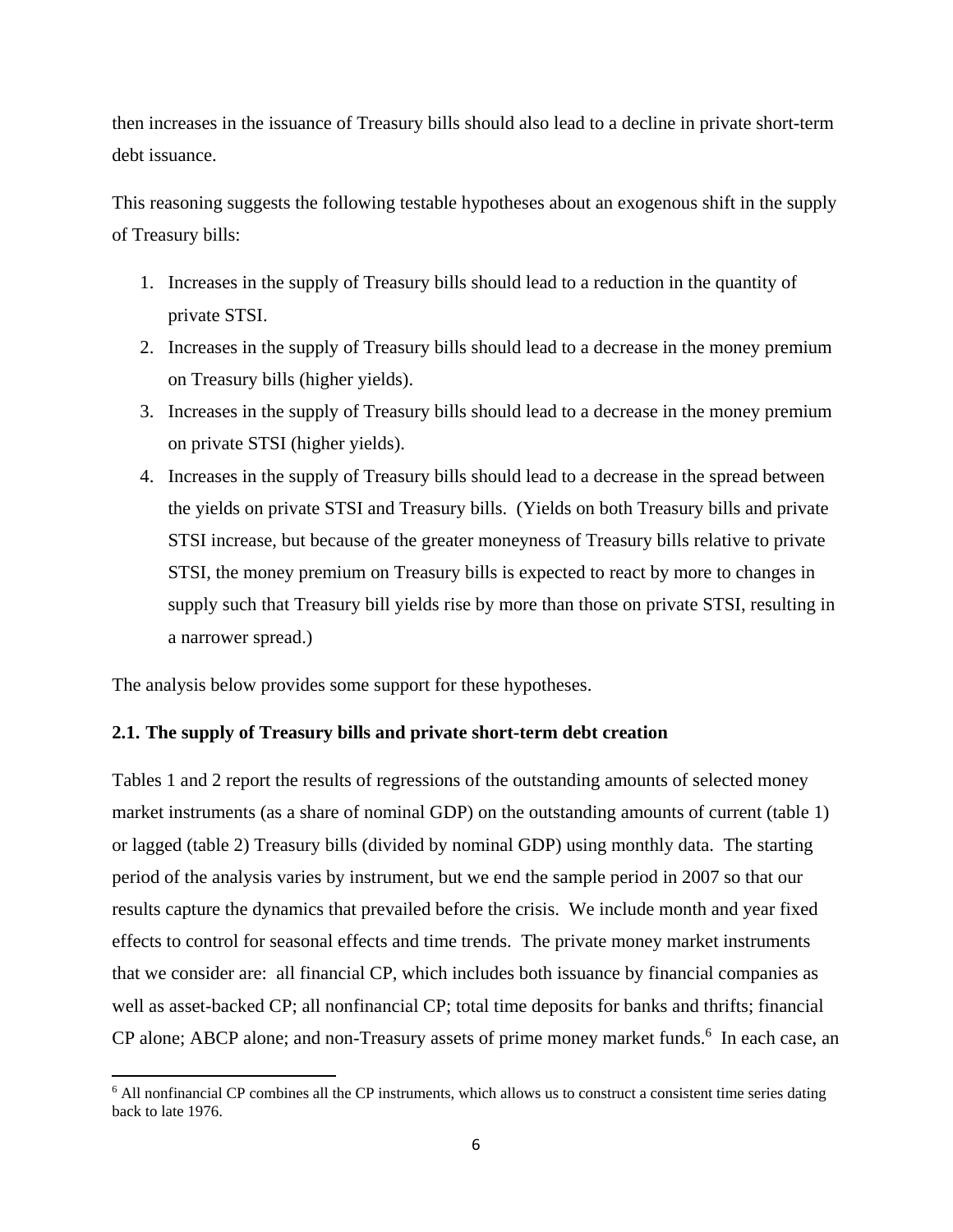increase in the amount of Treasury bills is associated with a material decline in the amount of the private money market instrument.<sup>7</sup> The effect is statistically significant for all instruments, with the exception of prime money market fund assets.

It is important to understand how the changes in private STSI in response to changes in Treasury bills are affecting private institutions. One possibility is that the money premium primarily affects the type or maturity structure of the liabilities that financial institutions issue, but that total liabilities are not greatly influenced. A second possibility is that financial institutions take advantage of lower financing costs afforded by a higher money premium to expand their liability base. We provide some evidence regarding this question by looking at large U.S. domestic banks. We first repeat the regressions in table 2 to verify that the large time deposits of these institutions respond similarly to total time deposits. We then test whether total liabilities of these institutions respond to changes in Treasury bills.

The results are shown in table 3. As shown in column (1), similar to total time deposits, we find that the large time deposits of large domestic banks decline relative to GDP when Treasury bills outstanding increase relative to GDP. However, as shown in column (2), we do not find that total liabilities change with Treasury bills outstanding. This result is robust to the inclusion of a variety of economic controls, such the unemployment rate, federal funds rate, and inflation rate. This finding suggests that the moneyness premium has stronger effects on the maturity structure or types of debt issued by financial institutions than on the amount of debt. It is also similar to the argument in Greenwood, Hanson, and Stein (2010) that corporate debt maturity responds to the maturity structure of outstanding government debt.

To improve our understanding of the dynamics of the relationship between outstanding amounts of Treasury bills and private safe and liquid assets, we estimated a series of vector autoregressions (VARs). These VARs allow us to investigate the timing of the responses of various money market instruments to changes in the outstanding amount of Treasury bills in a

<sup>&</sup>lt;sup>7</sup> We also looked at the effect of changes in the outstanding amounts of longer-term Treasury securities. In some cases, larger outstanding amounts of these securities were also associated with reductions in the outstanding amounts of private money market securities. However the effects were smaller than for Treasury bills and the effect was statistically significant for fewer types of private securities.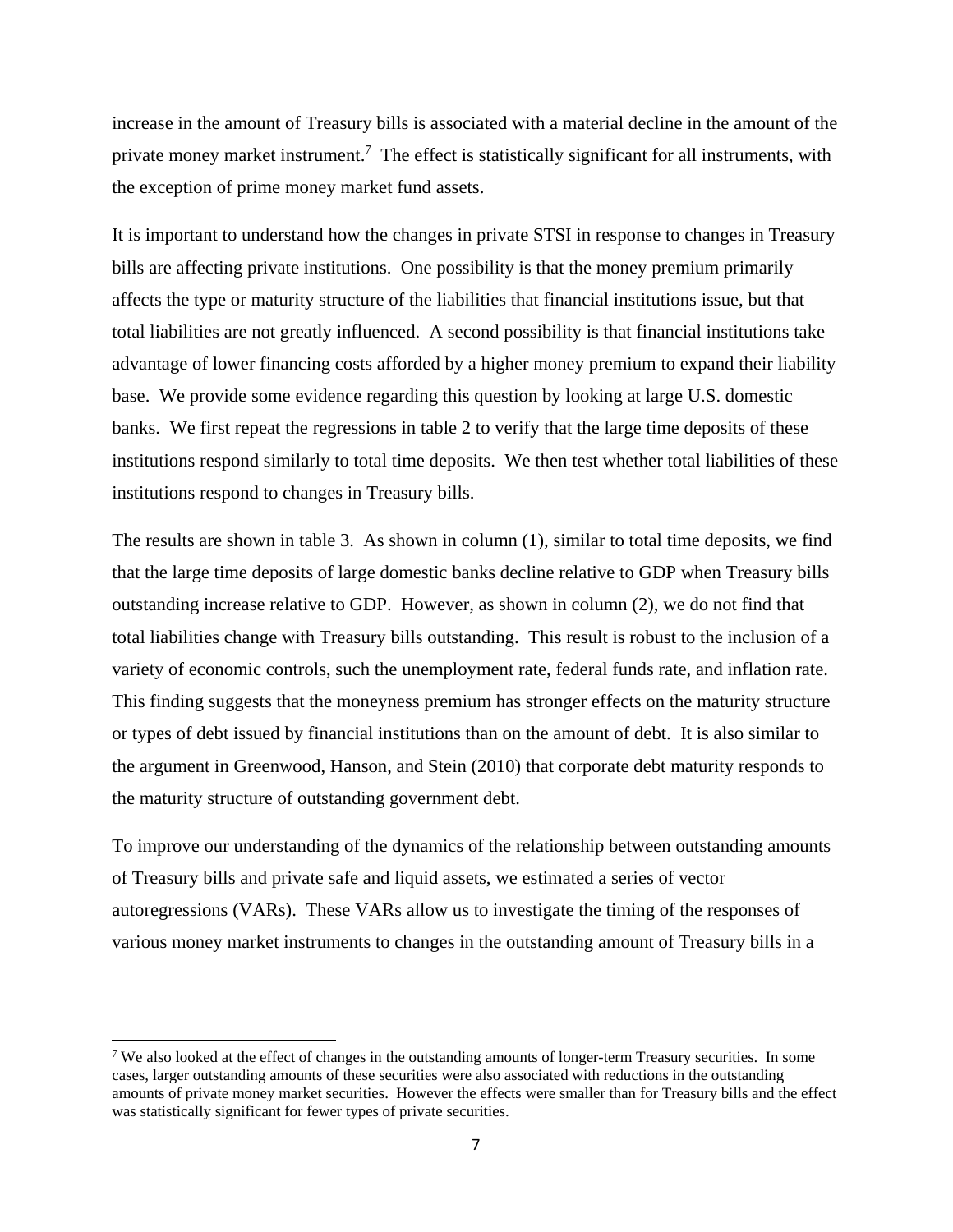setting that also allows us to control for other factors, such as the state of the economy, which could also affect issuance of money market instruments and Treasury securities.

In all of our VAR specifications, the dependent variables are the growth of Treasury bills outstanding and the growth of a particular money market instrument. We order these variables so that the growth of Treasury bills can affect the growth of the money market instrument contemporaneously but not the other way around.<sup>8</sup> For most specifications, we use the same monthly data as in the univariate regressions (continuing to focus on the pre-2007 period). The different specifications include an increasing number of controls, starting with only lags of the dependent variables, then adding monthly dummies (to control for seasonal effects), and finally adding macroeconomic controls as exogenous factors in the VAR alongside the monthly dummies (unemployment, growth of industrial production, and PCE inflation).

Results for these three specifications using all financial CP are shown in figures 1 through 3. In general, as shown in the bottom-left panel of all of the figures, we find that an increase in the growth rates of Treasury bills tends to depress the growth rates of financial CP over the following two months. We find a similar response when using the growth of large time deposits (not shown). We do not find a significant response for the growth of nonfinancial CP or in the growth of money fund assets (excluding Treasury securities). The findings may owe to financial institutions, which tend to have some of the most flexibility in terms of managing their liabilities, having the strongest response to shifts in bill issuance.<sup>9</sup>

These results are broadly consistent with those from the levels regressions and with the hypothesis that increases in Treasury bills outstanding result in a reduction in the growth of other money market instruments.

<sup>&</sup>lt;sup>8</sup> In some cases, especially when the monthly dummies are not included, we find that a shock to financial CP affects the growth rate of Treasury bills. It is not clear how to interpret this finding. It is possible that there is some underlying factor affecting both series. Consistent with this notion, when monthly dummies and macroeconomic factors are included, this effect is notably diminished.

<sup>&</sup>lt;sup>9</sup> These results are generally robust to using weekly data, although in the weekly VARs the peak response of private issuance to Treasury bill growth is typically estimated to be a few weeks out, rather than two or three months, as in the monthly VAR.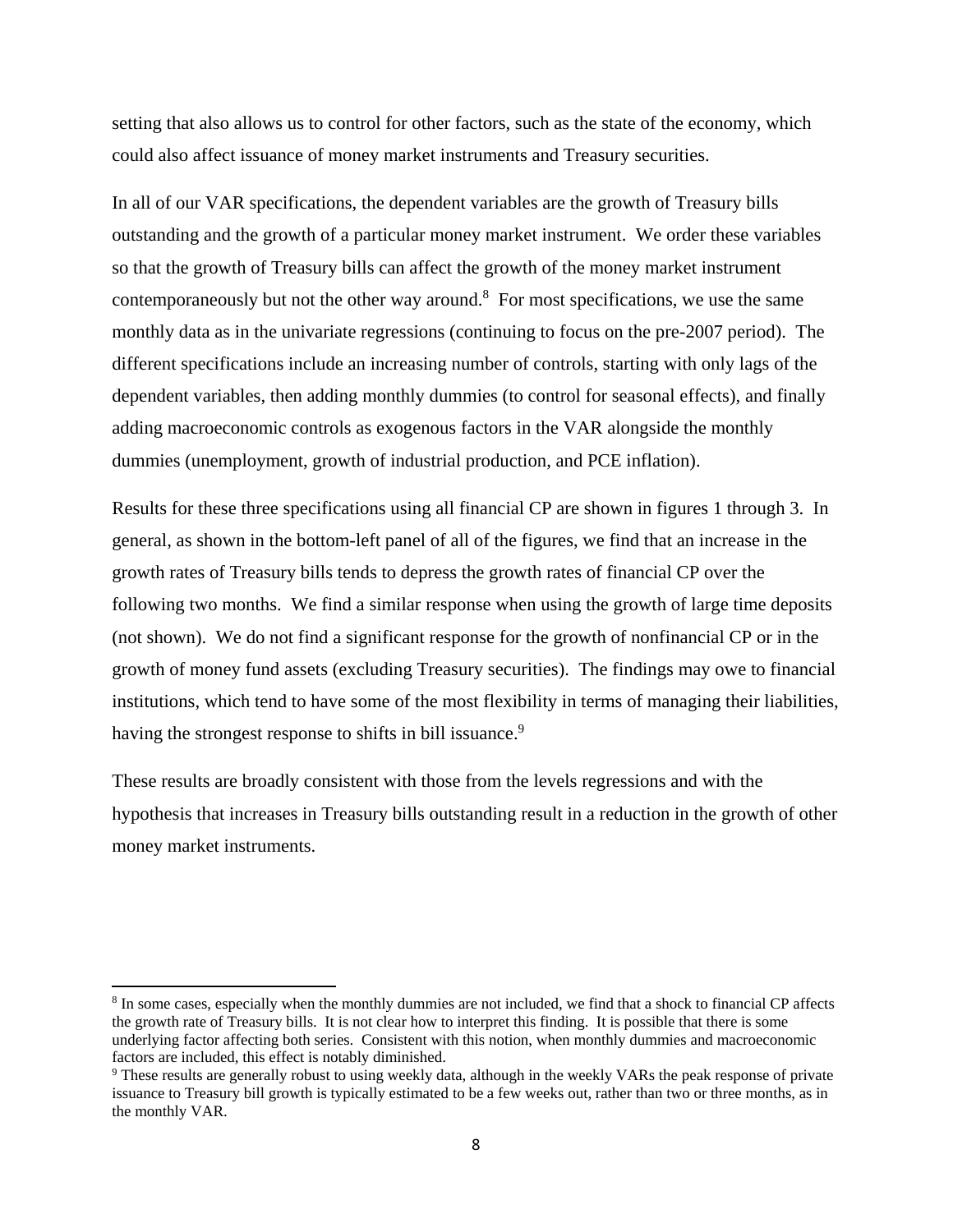#### **2.2. Supply of Treasury bills and the money premium**

The evidence in the previous section suggests that Treasury bills and the private STSI are substitutes. One way that the supply of Treasury bills could crowd out private STSI is by affecting the equilibrium price of safety. To examine this hypothesis, we first estimate the effect of the growth rate of Treasury bills on money market rates and spreads. According to our hypothesis, greater availability of Treasury bills would result in a smaller money premium, thus narrowing the spread between yields on instruments such as financial CP and Treasury bills, as the latter provide more monetary services per dollar invested and thus have a higher and more sensitive money premium.

We estimate VARs involving rates and spreads using weekly data, as we expect prices to respond fairly quickly. We focus on the spread between rates on 30-day financial commercial paper and on the four-week Treasury bill, as the money premium in Treasury bills tends to be more pronounced for shorter maturities. Since four-week Treasury bills have not been issued for quite as long a time, we confine our sample period to October 2001 to June 2007.<sup>10</sup> Consistent with the STSI hypothesis, we find some evidence that increased Treasury bill issuance results in a narrowing of the spread between financial CP and Treasury bill rates (figure 4, bottom panel).<sup>11</sup>

Greenwood, Hanson, and Stein (2014) present evidence that Treasury bills carry a money premium that lowers their yields.<sup>12</sup> One way to think of this money premium is in terms of the realized one-month holding excess returns to buying Treasury bills. If the premium results in very low yields at the front of the curve, then buying bills with longer maturities and holding them as they become more money-like should be profitable. In particular, the one-month holding return should be high relative to the overnight rate and should increase sharply but at a

<sup>&</sup>lt;sup>10</sup> With the shorter sample period, we include monthly dummies in the VARs but do not include the macroeconomic variables.

<sup>&</sup>lt;sup>11</sup> We also looked at the spread between rates on three-month commercial paper and Treasury bills, but did not find any robust relationship. With the three-month rates, we can use monthly data and extend the series back in time much further. In this case, the effect has a negative sign but is only statistically significant after four months, a much longer time lag than we would expect.

<sup>&</sup>lt;sup>12</sup> Greenwood, Hanson, and Stein (2014) capture this money premium as the difference between actual short-term Treasury bill yields (with maturities from 1 to 26 weeks) and fitted yields, where the fitted yields are based on a flexible extrapolation of the Treasury yield curve from Gurkaynak, Sack, and Wright (2007), which is calibrated using only notes and bonds with remaining maturities greater than three months. They find that four-week bills have yields that are roughly 40 basis points below their fitted values; and for one-week bills, the spread is about 60 basis points.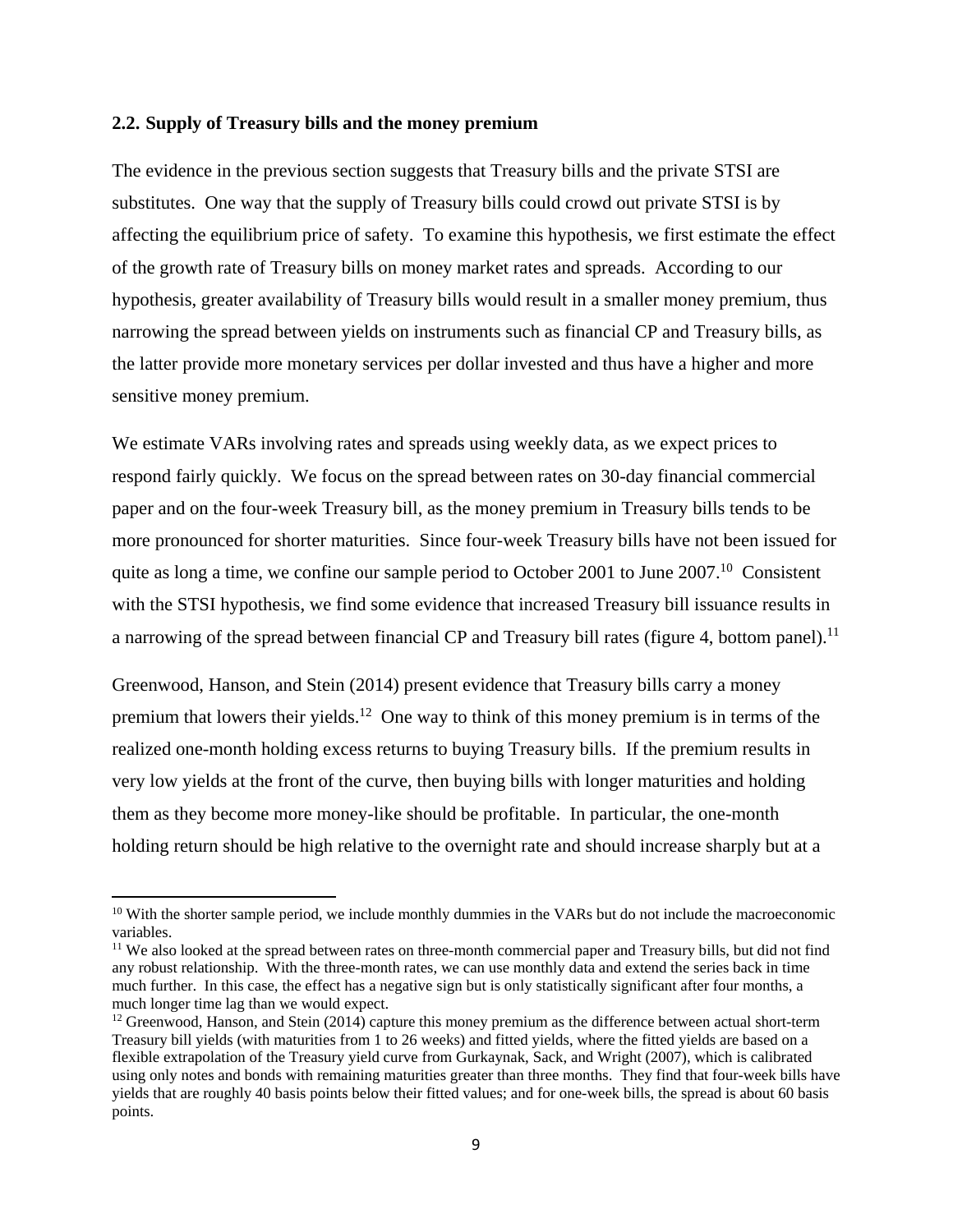decreasing rate as maturities grow and the securities become less money-like. Figure 5 illustrates this point. The figure presents the average realized one-month holding period return on a Treasury bill with *n* weeks to maturity in excess of the month-average one-week rate, calculated as follows:

$$
xr_{t\to t+4}^{(n)} = \left(p_{t+4}^{(n-4)} - p_t^{(n)}\right) - r_{t-1\to t+3}^w,\tag{1}
$$

where  $p_t^{(n)}$  is the log price of a *n*-week Treasury bill, and  $r_{t-1\to t+3}^W$  is the average one-week bill rate over the month. The statistics are computed using weekly security-level data on Treasury prices from the FRBNY Price Quote System (PQS), and the holding period return is measured in annual percentage points. As would be implied by the money premium hypothesis, this holding return is indeed concave—increasing steeply at the very short end of the yield curve. To be clear on the interpretation of the figure, it implies that the ex post realized return to buying and holding a three-month bill for one month is 34 basis points greater than that on one-week bills; the corresponding differential for buying and holding six-month bills for one month is 54. Relative to the risks involved, these are extremely large return differentials, far too large to be accounted for by standard risk/return-based asset-pricing models.

To further explore if increases in the supply of Treasury bills lead to a decrease in the money premium of Treasury bills, we explore the relationship between the supply of Treasury bills and one-month holding excess returns at the front end of the yield curve. Specifically, we estimate the following regression:

$$
xr_{t\to t+4}^{(n)} = \beta_0 + \beta_1Bills/GDP_t + d_t + \varepsilon_{t\to t+4},\tag{2}
$$

where  $xr_{t\rightarrow t+4}^{(n)}$  is the one-month holding period excess return on a Treasury bill with *n* weeks to maturity as defined in equation (1) above, and  $d_t$  is a vector of monthly dummy variables. The results from these regressions are shown in table 3 and figure 6, and the uniformly negative coefficients on the bill-supply term suggest that an increase in Treasury bill issuance results in a decline in the money premium. Moreover, this effect is larger at the shorter horizons where the instrument is more money like. Both of these results are consistent with the money premium hypothesis.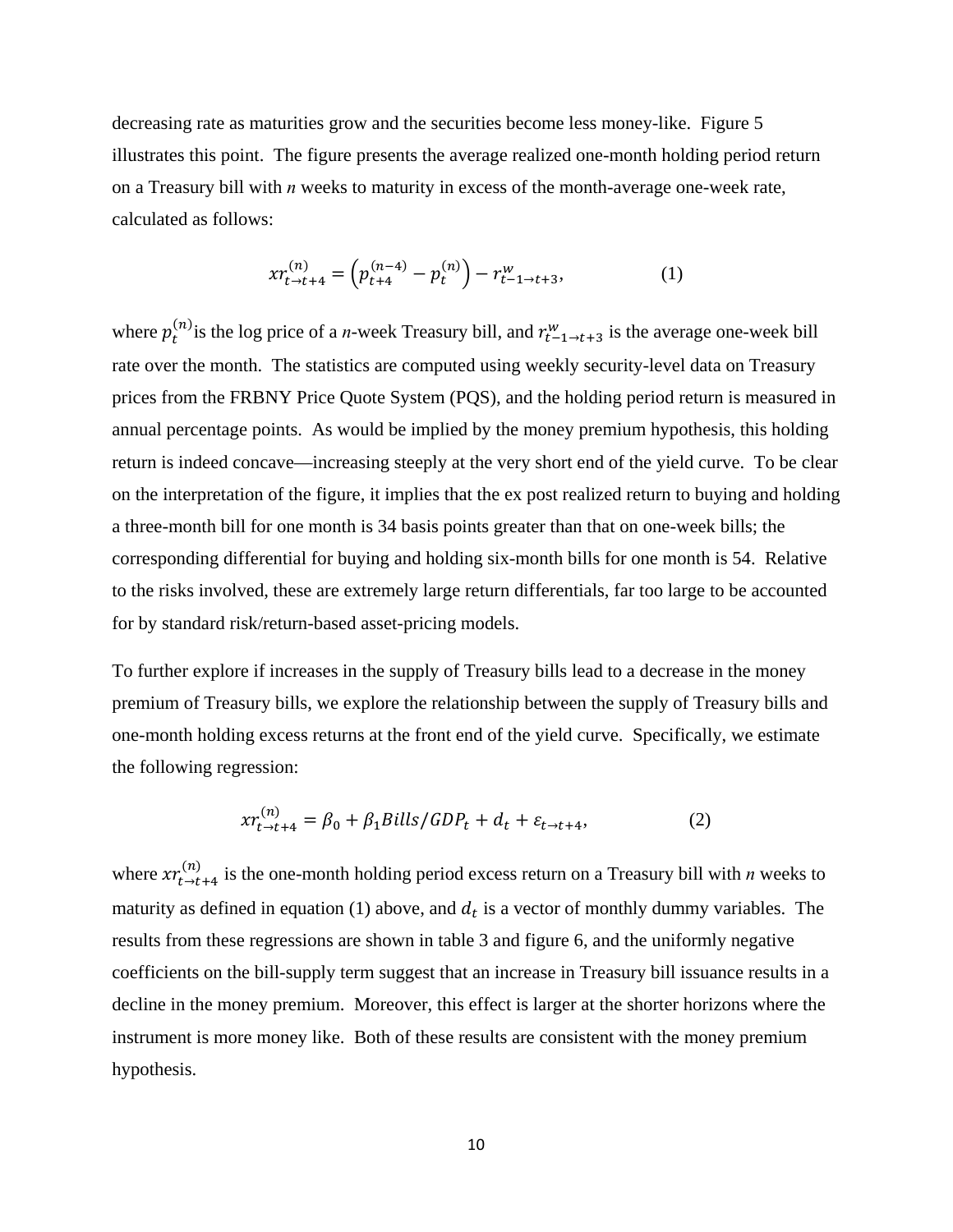These results should also be interpreted with care, however, as there are a variety of caveats and confounding factors. An important confounding factor, for example, is that Treasury bill yields also reflect the variety of "special services" bills offer, which are importantly different from "money services." For example, a holder of a Treasury bill can use it as collateral in money market or clearing transactions. This "specialness" suggests that the Treasury bills and central bank liabilities or private STSI may be only imperfect, partial substitutes. Extrapolating from our empirical results based on the pre-crisis period is also complicated by ongoing changes in the regulatory and supervisory environment that will affect the demand and supply of STSI. For instance, the liquidity coverage ratio in Basel III bank regulatory rules may discourage the creation of private STSI by banks, the financial institutions found here to be the most responsive to changes in the supply of public STSI. Other regulatory changes, such as increased use of central clearing facilities and higher margin requirements for derivatives, will likely raise the demand for high-quality safe assets and may lead to an increase in private STSI (for example as part of collateral optimization and transformation services). Until the regulatory changes are fully implemented, attempts to quantify the effect of changes in public STSI on private STSI will be challenging, and gauging the effect of policy on the money premium will be accordingly uncertain.

#### **3. Discussions with market participants**

To help evaluate whether the empirical results reported above accurately reflect the current relationship between the supply of Treasury bills and demand for private substitutes, we talked to several major issuers of, and investors in, very short-term financial instruments. If issuers of private short-term debt are systematically able to raise funds more cheaply when the amount of Treasury bills outstanding is lower, it would seem likely that they would pay attention to the Treasury bill issuance calendar. Similarly, we were interested to see if investors in short-term debt reduce their demand for private debt in response to increased issuance of public debt.

#### *Issuers*

On the issuer side, we spoke with officials responsible for corporate funding at institutions that are major issuers of financial CP and certificates of deposit. Several of these issuers noted a change in liquidity risk management following the financial crisis that has resulted in a more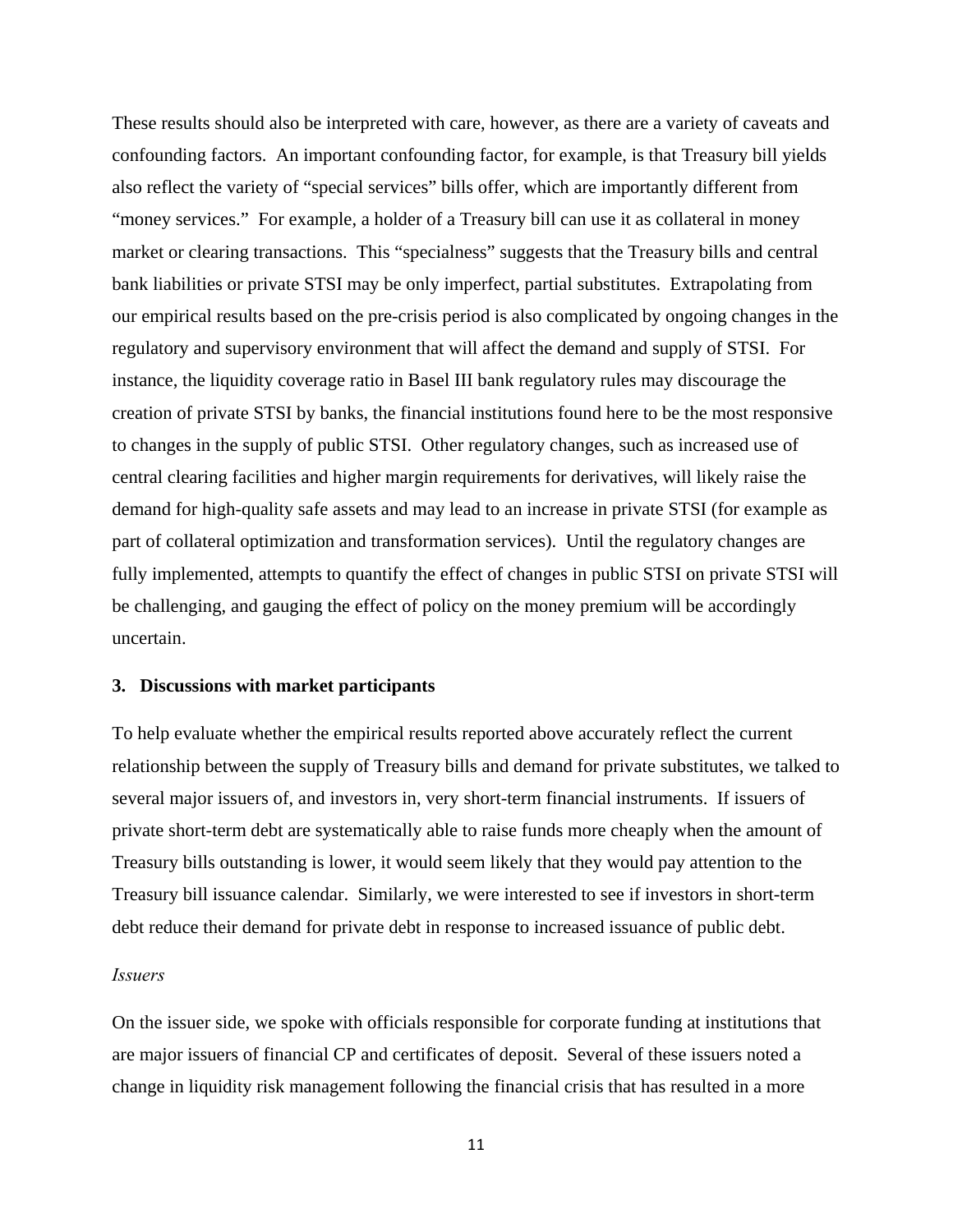opportunistic approach to CP issuance. In particular, they had revised up sharply their assessment of the liquidity risks associated with CP, and regulatory changes have made CP less attractive. Consequently, they expected to use CP less as a consistent source of funding. They also suggested that empirical results based on pre-crisis correlations might no longer hold.

Overall, the officials unanimously indicated that they never consider the Treasury bill issuance calendar when deciding whether and when to issue CP and were generally skeptical of the hypothesis that greater Treasury bill issuance would lead to reduced issuance of private shortterm debt. A number of them characterized their decision to issue as driven primarily by differentials between loan growth and deposit growth, although they also noted that opportunistic issuance can be rate-driven.

They did, however, point to some mechanisms through which Treasury bill supply could influence private CP issuance. In particular, these issuers indicated that they do react to investor interest, or lack thereof, in their paper. If investor demand were influenced by Treasury bill issuance, then CP issuance could be affected indirectly by Treasury bill supply. In addition, they noted that their issuance can be influenced by conditions in the repo market: If repo rates are high, CP issuance might be delayed because CP rates would also be high. Because heavy Treasury bill issuance, for example around the tax season, can drive up repo rates by increasing dealer inventory and thus financing needs, opportunistic CP issuance in such circumstances would result in a negative correlation between Treasury bills and financial CP. At a longer frequency, they noted that when the economy is growing briskly, financial CP picks up because loan growth outstrips deposit growth, while Treasury bill issuance may fall off because tax receipts go up and nondiscretionary expenditures fall.

#### *Investors*

On the investor side, we spoke to important players in money markets. They noted that the demand for Treasury securities and high-quality assets in general continued to be very strong, and that they expected such demand to persist and possibly even increase as a result of various ongoing regulatory changes (for example, money market fund reform, Basel III liquidity rules). They agreed that there was potentially some substitutability between public and private instruments. They added, however, that it might take an implausibly large change in yields to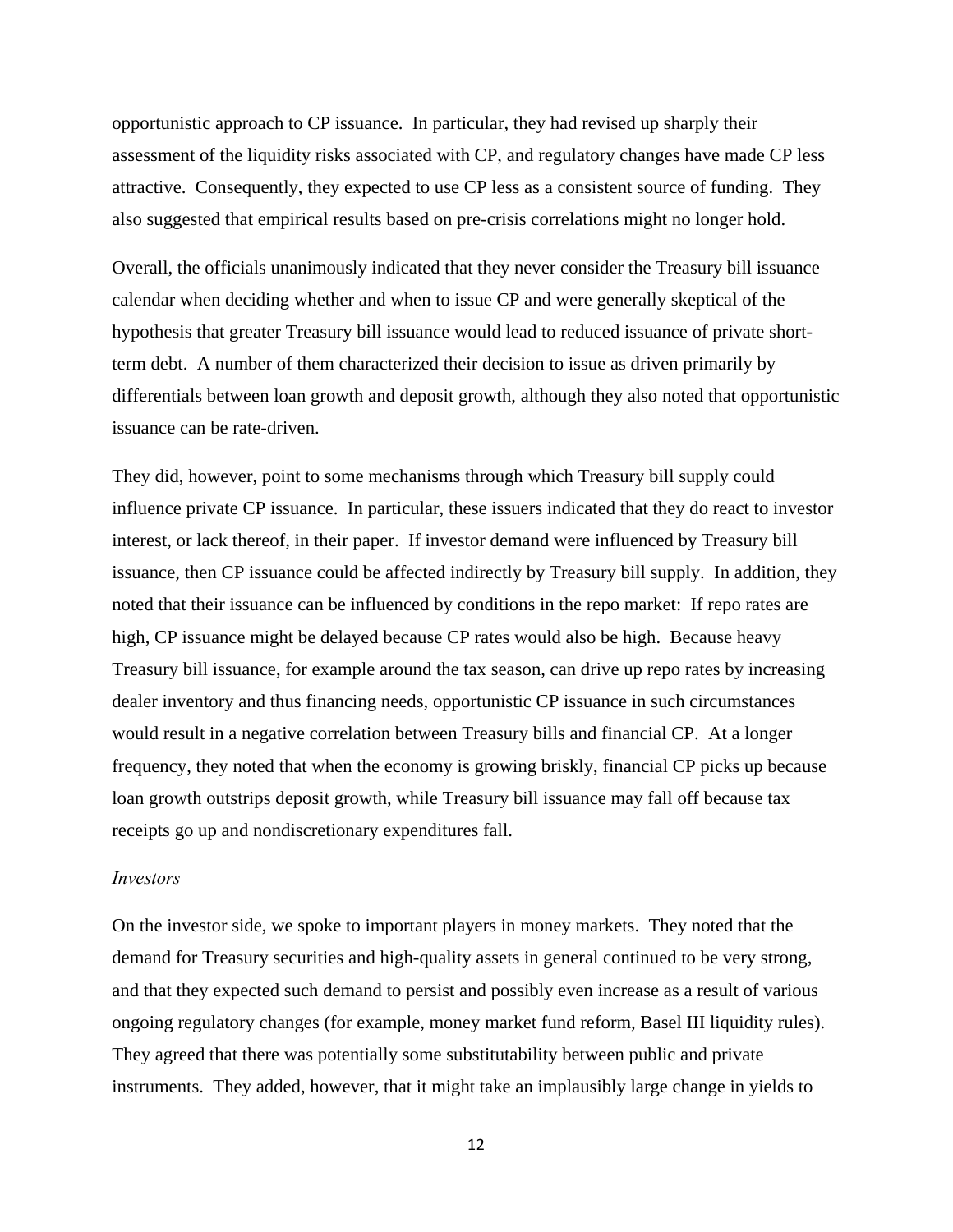induce shifts in demand of economically meaningful magnitudes. For instance, in their view, an investor would always choose to invest in private STSI because it has a higher risk-adjusted yield, but an investor might also hold some Treasury bills to satisfy liquidity demands that cannot be met by private STSI. In that case, investors might increase or decrease the share of Treasury bills somewhat in response to relative yields but not by a large amount.

#### **4. Policy options**

To the extent that there is a durable tendency for the money premium on STSI to increase (and yields to decline) when the demand for STSI rises, a central bank might decide to intervene by increasing the supply of STSI (and thus affect the money premium indirectly) to reduce the incentive for the shadow banking system to create such instruments and thus improve financial stability. This consideration may be especially relevant as the demand for STSI is anticipated to increase in the future as a result of a number of regulatory changes as mentioned above.

### *Maintain a large balance sheet, with either a floor or a corridor system*

One policy that a central bank could implement, and that would permanently boost the supply of public STSI, would be to maintain a large balance sheet financed with central bank liabilities that are, in turn, safe and liquid assets for financial institutions. To execute such a policy, the central bank could conduct its monetary policy using a floor system with large holdings of less-liquid or longer-term assets financed by correspondingly large amounts of reserve balances. While reserve balances can only be held by depository institutions, the reserve balances might, in principle, satiate the demand of depository institutions for liquid assets, who should, in turn, sell their other liquid assets, such as Treasury securities, to non-depository financial institutions.<sup>13</sup> Because the total supply of STSI would go up, the STSI premium should fall.<sup>14</sup>

<sup>&</sup>lt;sup>13</sup> A central bank could also facilitate the transfer of increased liquidity benefits of elevated reserve balances to the nonbank sector by creating segregated cash accounts as described in Kirk, McAndrews, Sastry, and Weed (2014). The accounts would enable banks to offer customers deposits that were completely collateralized by reserve balances and that are therefore completely safe. Such accounts would be a form of public STSI that could, in principle, displace private STSI.

<sup>&</sup>lt;sup>14</sup> For example, the assets held by the Federal Reserve could simply be longer-term Treasury and agency securities. If the Federal Reserve further wished to maximize not only the public supply of safe short-term assets, but of safe assets more generally, it could hold as the primary asset on its balance sheet Term Auction Facility (TAF) loans rather than government securities. Banks would pledge illiquid assets to the discount window, so TAF lending would increase the availability of liquid assets for the financial system. However, this policy addresses a somewhat different set of issues—namely the total supply of available safe assets, rather than the supply of STSI specifically.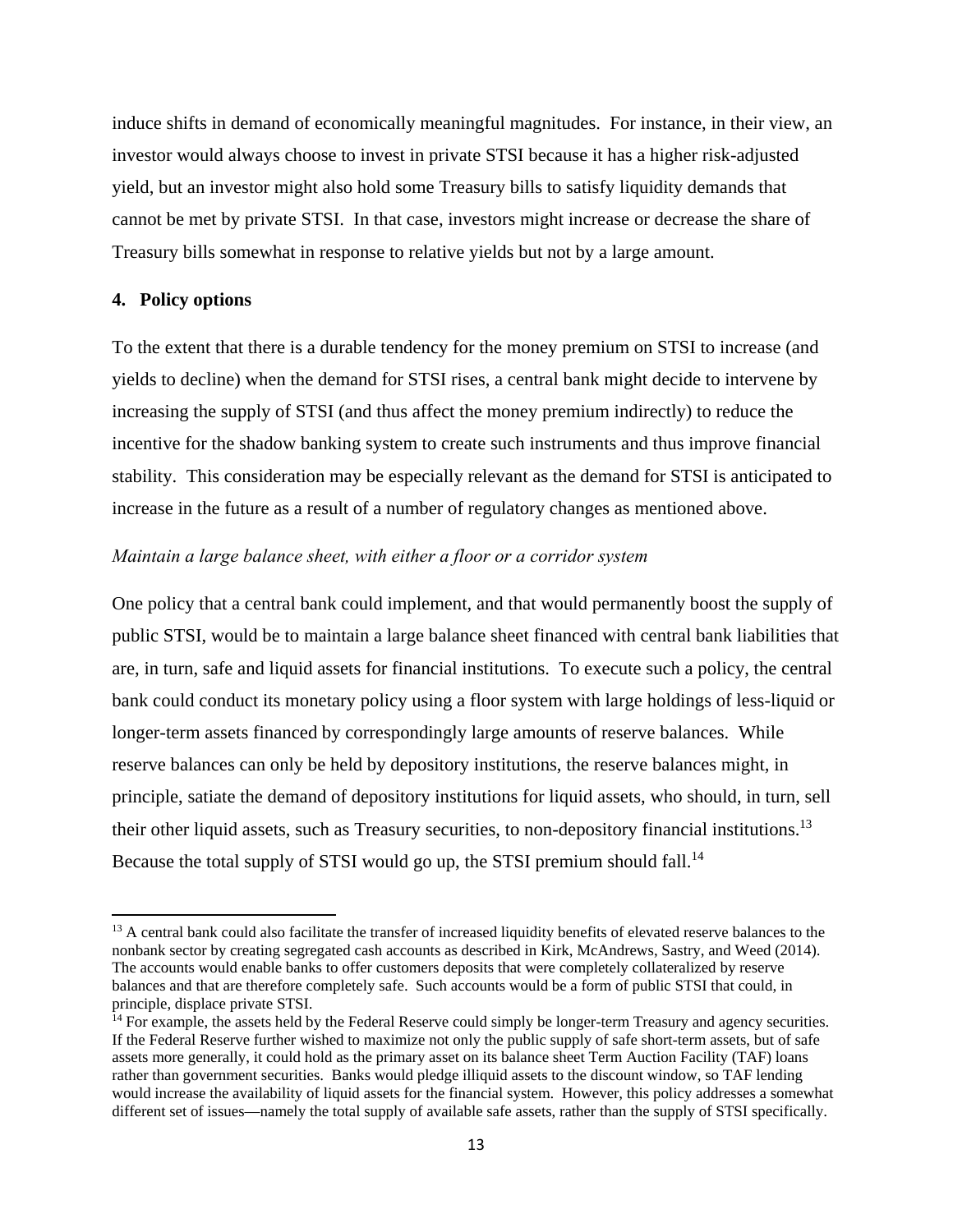Alternatively, the central bank could boost the supply of STSI while still operating monetary policy using a corridor, rather than a floor, framework. For example, the central bank could finance its large asset holdings with the relatively small amount of reserve balances (consistent with maintaining its policy tool in the middle of the corridor) while at the same time engaging in large volumes of reverse repurchase agreements with nonbank counterparties. Reverse repurchase agreements with the central bank would be a very safe and attractive investment that could be held directly by cash managers and money market mutual funds, boosting the supply of STSI. This approach could also help if higher leverage ratio requirements lead dealer firms to engage in a smaller quantity of repo against Treasury securities, which would deprive money funds of a favored short-term investment. Reverse repurchase agreements with the central bank could essentially fill in this demand.

In this regard, the preliminary evidence from the ongoing testing of the Federal Reserve's overnight full allotment reverse repurchase agreement (ON RRP) facility is especially interesting. Figure 7 shows that there is a negative correlation between Treasury bill supply and the ON RRP take-up. For example, the figure shows that ON RRP take-up increased significantly around the April 15 tax date, when bill issuance, and hence bills outstanding, was down. This finding suggests that reverse repo agreements with a central bank are very similar to Treasury bills as a form of public supply of STSI and can help meet the demand for STSI and lower the incentives to issue private STSI. It is important to note, however, that increases in reverse repurchase agreements at the central bank reduce reserve balances by an equal amount when central bank assets are unchanged and so do not increase the total supply of STSI. However, the marginal effect of the increases in the reverse repurchase agreements may be higher because of their ability to reach nonbank counterparties who may be more responsive to changes in the money premium compared with banks whose demand for STSI may already be satiated. This is consistent with the evidence that reverse repurchase agreements conducted as part of the ongoing exercises by the Federal Reserve seem to have lessened the relationship between the supply of Treasury collateral and short-term rates.

#### *Twist operations*

Finally, a central bank could sell short-term Treasury securities and buy longer-term Treasury securities (a so-called twist operation), which would increase the public supply of short-term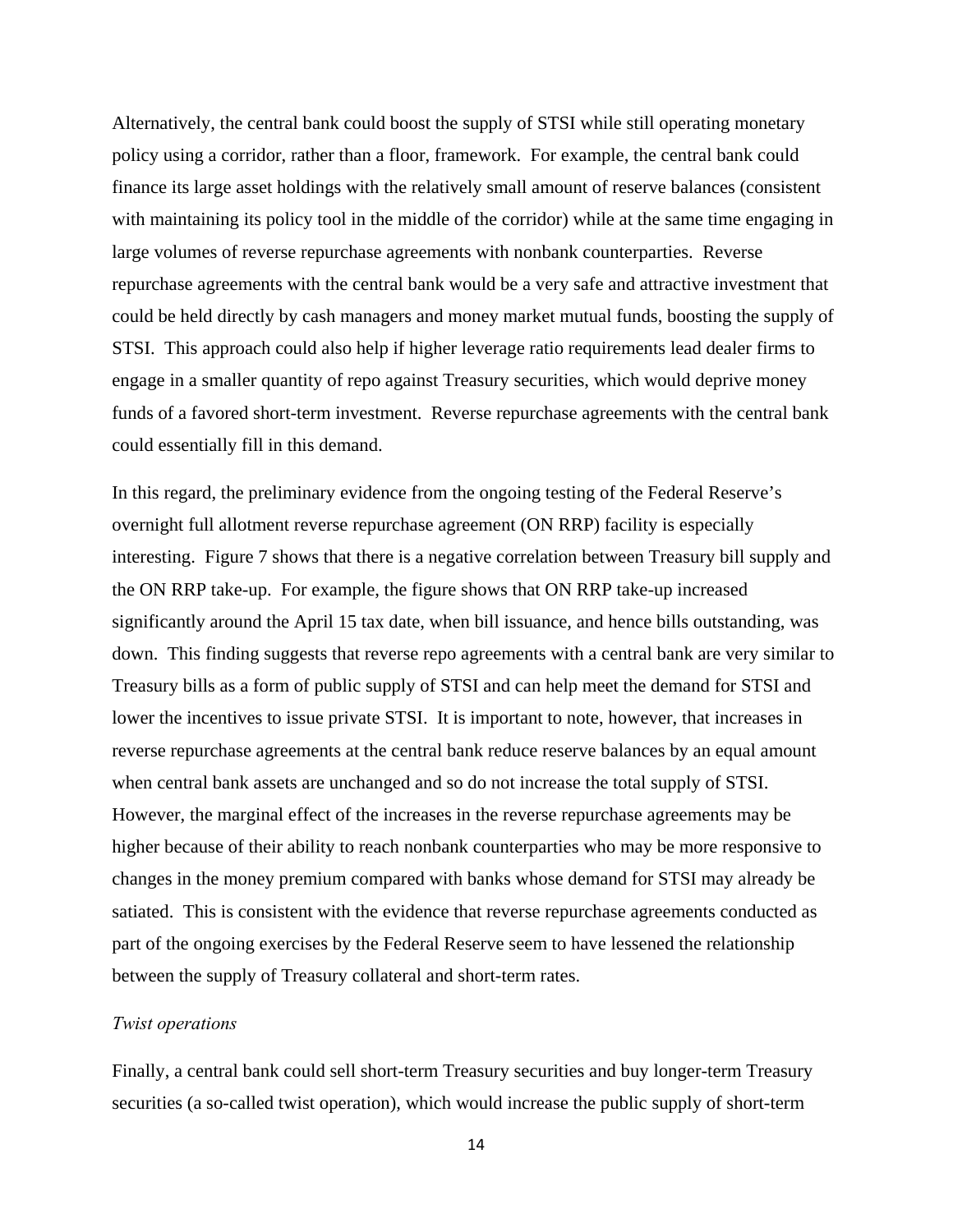Treasury securities, which are more STSI-like than long-term Treasury securities. Any such operation could only continue as long as the central bank had shorter-term securities to sell. Therefore, it could only respond to transitory increases in the money premium. The Federal Reserve's sales of shorter-term securities during the Maturity Extension Program (MEP) provide an example of this type of approach and one that contributed to noticeably higher repo rates. 15

#### **5. Conclusion**

Our analysis provides some suggestive evidence in support of the hypothesis that increasing the supply of public STSI reduces the attractiveness of private STSI, and thus potentially helps improve the stability of the financial system. For example, the regression results support the notion that private and public STSI are substitutes, so that greater provision of STSI by a central bank, for example through reverse repurchase agreements, could meet the demand for STSI and help crowd out creation of private STSI. Nevertheless, as we note, the precise extent to which an increase in public STSI would crowd out private STSI remains uncertain. Given this uncertainty and the potential benefits of public money creation, additional research regarding the money premium, its dynamics and relationship with monetary policy, and the operations of the central bank is warranted.

<sup>&</sup>lt;sup>15</sup> It is unclear if the elevated repo rates were the direct result of increased supply of STSI or other factors. For example, market participants attributed the higher rates to the primary dealers' inventory of securities expanding to higher-than-desired levels as a result of the MEP. While dealers tended to buy the securities the Federal Reserve was selling and then later find a buyer, the dealers needed to finance the increased holdings of securities in funding markets.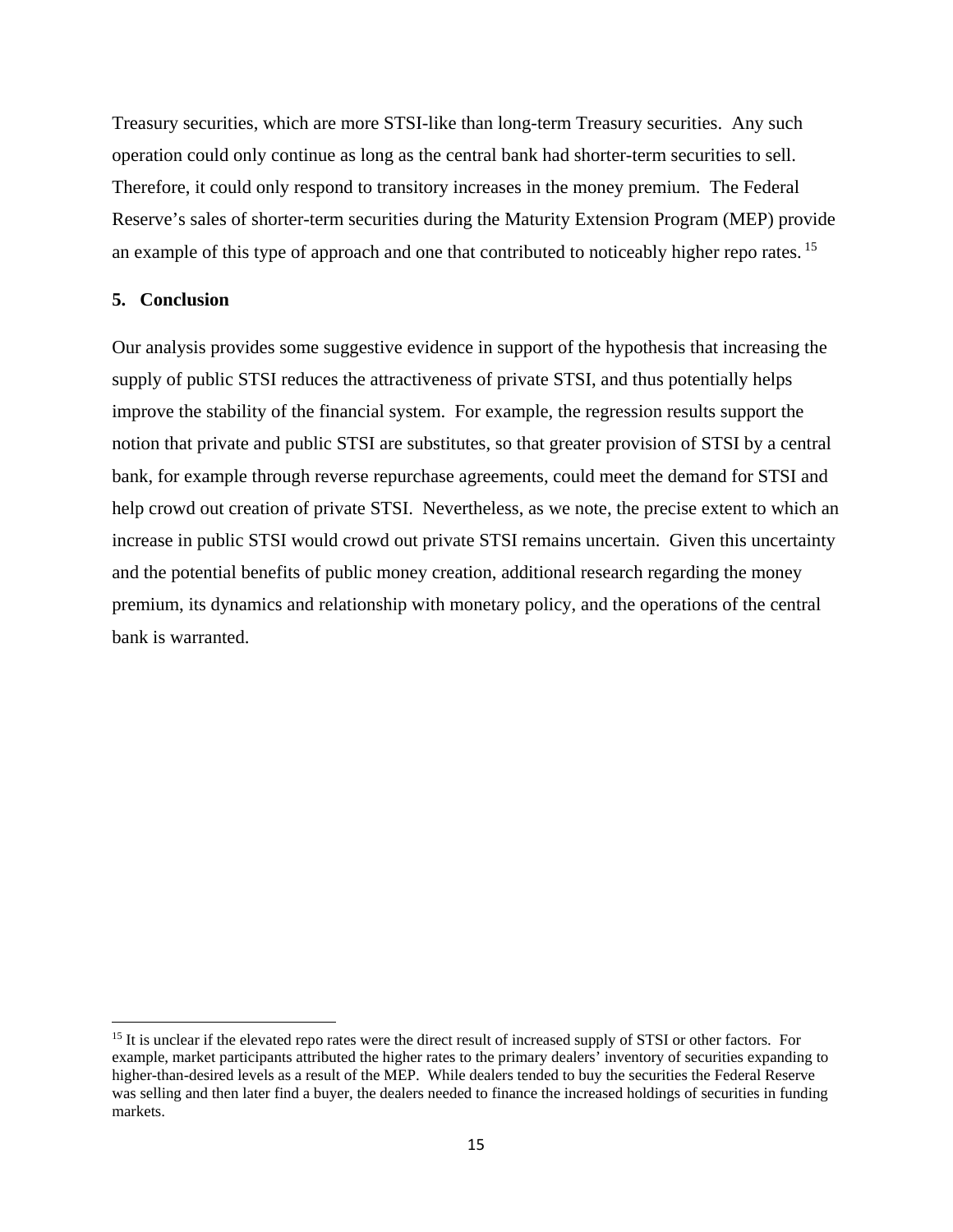#### **References**

- Amihud, Yakov, and Haim Mendelson, 1991, "Liquidity, Maturity, and the Yields on U.S. Treasury Securities," *Journal of Finance,* 46, 1411–1425.
- Gorton, Gary B., 2010, *Slapped by the Invisible Hand: The Panic of 2007* (Oxford University Press).
- Gorton, Gary B., and Andrew Metrick, 2012, "Securitized Banking and the Run on Repo," *Journal of Financial Economics,* 103, 425–451.
- Gorton, Gary B., Stefan Lewellen, and Andrew Metrick, 2012, "The Safe-Asset Share," *American Economic Review Papers and Proceedings,* 102, 101–106.
- Greenwood, Robin, Samuel Hanson, and Jeremy C. Stein, 2010, "A Gap-Filling Theory of Corporate Debt Maturity Choice," *Journal of Finance,* 65, 993–1028.
- Greenwood, Robin, Samuel G. Hanson, and Jeremy C. Stein, forthcoming, "A Comparative-Advantage Approach to Government Debt Maturity," *Journal of Finance.*
- Gürkaynak, Refet S., Brian Sack, and Jonathan H. Wright, 2007, "The U.S. Treasury Yield Curve: 1961 to the Present," *Journal of Monetary Economics,* 54, 2291–2304.
- Kirk, Adam, James McAndrews, Parinitha Sastry, and Phillip Weed, 2014, "Matching Collateral Supply and Financing Demands in Dealer Banks," *Federal Reserve Bank of New York Economic Policy Review,* vol. 20 (March).
- Krishnamurthy, Arvind, and Annette Vissing-Jorgensen, 2012, "The Aggregate Demand for Treasury Debt," *Journal of Political Economy,* 120, 233–267.
- Lucas, Robert E., 2013, "Glass-Steagall: A Requiem," *American Economic Review,* 103(3), 43– 47.
- Stein, Jeremy C., 2012, "Monetary Policy as Financial-Stability Regulation," *Quarterly Journal of Economics,* 127, 57–95.
- Sunderam, Adi, forthcoming, "Money Creation and the Shadow Banking System," *Review of Financial Studies*.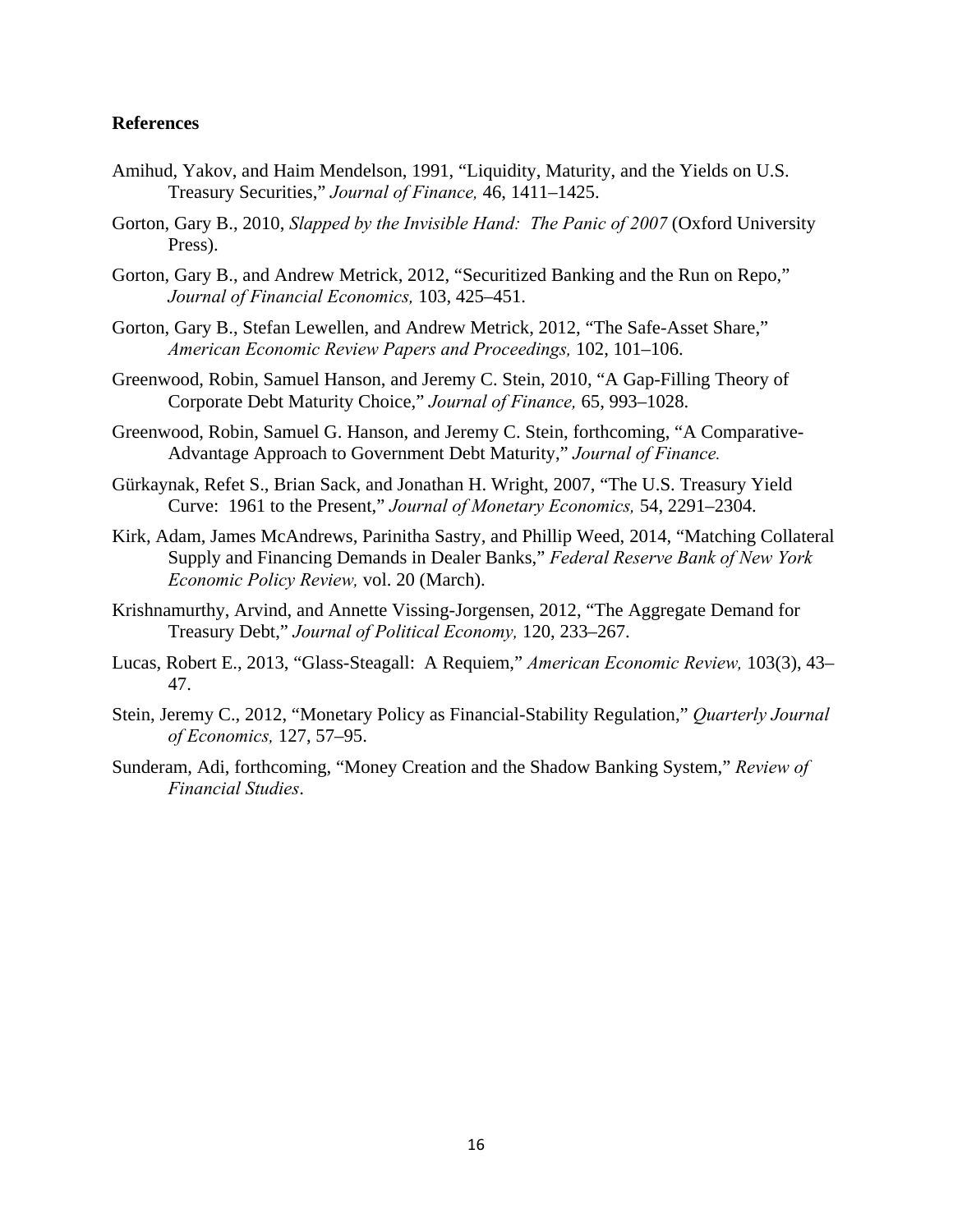|                              | $\left(1\right)$ | (2)                     | (3)                     | (4)                      | (5)                 | (6)                              |
|------------------------------|------------------|-------------------------|-------------------------|--------------------------|---------------------|----------------------------------|
|                              | All financial CP | All nonfinancial CP     | Total time deposits     | Financial CP             | ABCP                | MMF Assets – Treasury securities |
| Treasury bills/GDP -0.306*** | (0.0434)         | $-0.127***$<br>(0.0260) | $-0.465***$<br>(0.0526) | $-0.371$ ***<br>(0.0557) | $-0.196$<br>(0.109) | $-0.130$<br>(0.178)              |
| Constant                     | $44.40***$       | $17.28***$              | $102.0***$              | $76.51***$               | $76.50***$          | $65.12***$                       |
|                              | (3.576)          | (2.226)                 | (5.257)                 | (4.437)                  | (9.107)             | (17.64)                          |
| Observations                 | 368              | 368                     | 374                     | 78                       | 78                  | 150                              |
| $R^2$                        | 0.996            | 0.972                   | 0.972                   | 0.932                    | 0.928               | 0.976                            |

**Table 1: Levels regression, monthly frequency: Private debt/GDP on Treasury bills/GDP** 

**Table 2: Levels regression, monthly frequency: Private debt/GDP on** *lagged* **Treasury bills/GDP**

|                         | (1)              | (2)                 | (3)                 | (4)          | (5)         | (6)                              |
|-------------------------|------------------|---------------------|---------------------|--------------|-------------|----------------------------------|
|                         | All financial CP | All nonfinancial CP | Total time deposits | Financial CP | ABCP        | MMF Assets – Treasury securities |
| Treasury bill/GDP (lag) | 0.239            | $-0.312***$         | $-0.136***$         | $-0.464***$  | $-0.360***$ | $-0.252*$                        |
|                         | (0.0432)         | (0.0265)            | (0.0501)            | (0.0645)     | (0.118)     | (0.184)                          |
| Constant                | $45.34***$       | $18.24***$          | $102.2***$          | $76.10***$   | $81.31***$  | $76.06***$                       |
|                         | (3.661)          | (2.287)             | (5.044)             | (5.248)      | (9.925)     | (18.40)                          |
| <b>Observations</b>     | 368              | 368                 | 373                 | 78           | 78          | 150                              |
| $R^2$                   | 0.996            | 0.973               | 0.974               | 0.923        | 0.930       | 0.976                            |

Note: Each column represents a different left-hand-side variable corresponding to a different definition of private debt. All financial CP is the sum of financial CP and ABCP. The sample period is 1976 to 2007 for columns 1 and 2, 1975 to 2006 for column 3, 2001 to 2007 for columns 4 and 5, and 1995 to 2007 for column 6. All of the regressions include month and year fixed effects. Standard errors are in parenthesis. \* p*<*0.05,\*\* p*<*0.01,\*\*\* p*<*0.001.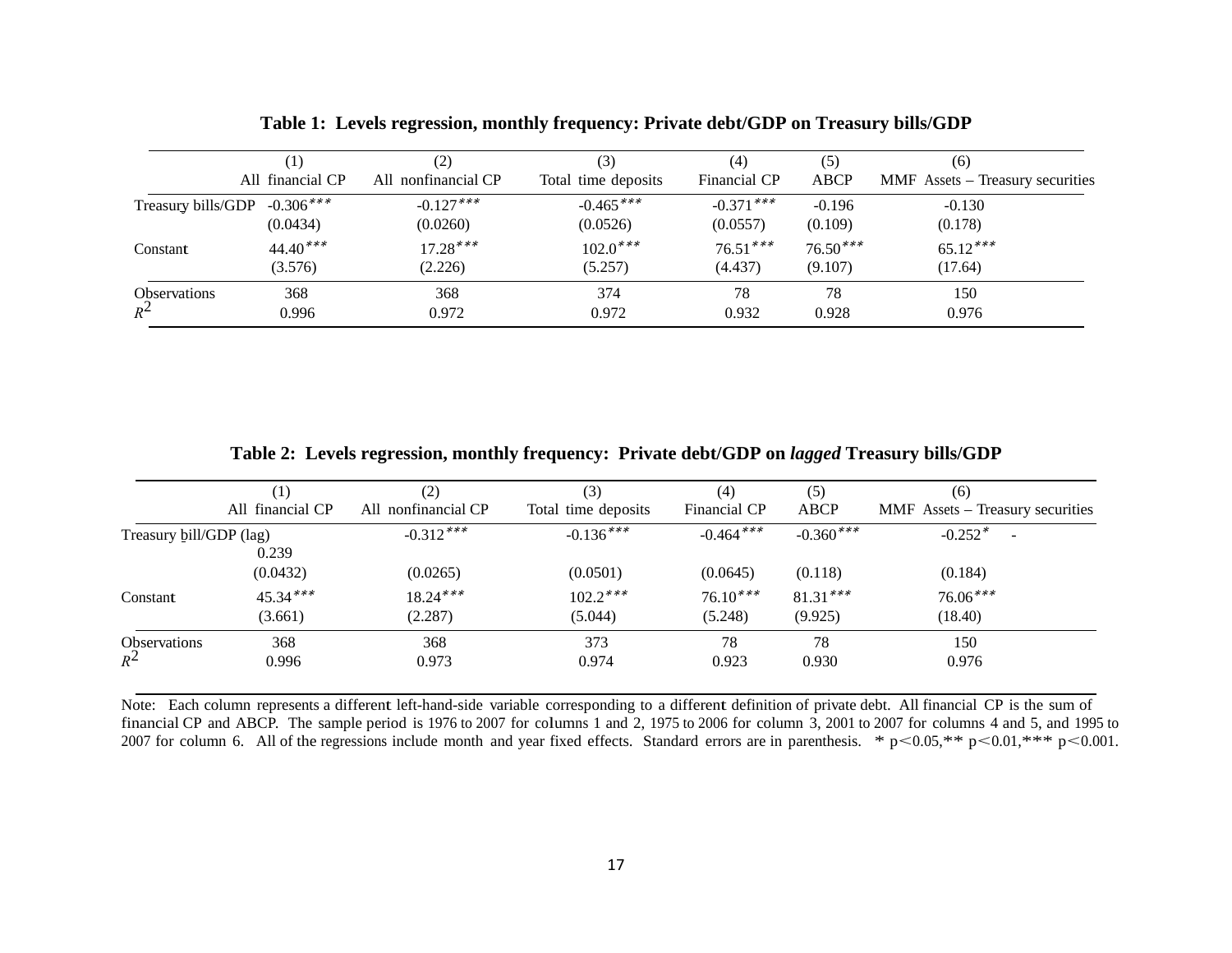|                     | (1)<br>Large time deposits | 2)<br>All liabilities  |  |
|---------------------|----------------------------|------------------------|--|
| Treasury bills/GDP  | $-0.032*$                  | 0.075                  |  |
| $(\text{lag})$      | (0.014)                    | (0.069)                |  |
| Constant            | $-18167$<br>(13903)        | $-57270$<br>(147085.2) |  |
| <b>Observations</b> | 258                        | 258                    |  |
| $R^2$               | 0.997                      | 0.989                  |  |

# **Table 3: Levels regression, monthly frequency: Liabilities of large domestic banks to GDP on** *Lagged* **Treasury bills/GDP**

Note: The sample period is 1986 to 2007. All of the regressions include month and year fixed effects. Estimation also adjusts for first-order autocorrelation. Standard errors are in parenthesis. \* p<0.05, \*\* p<0.1.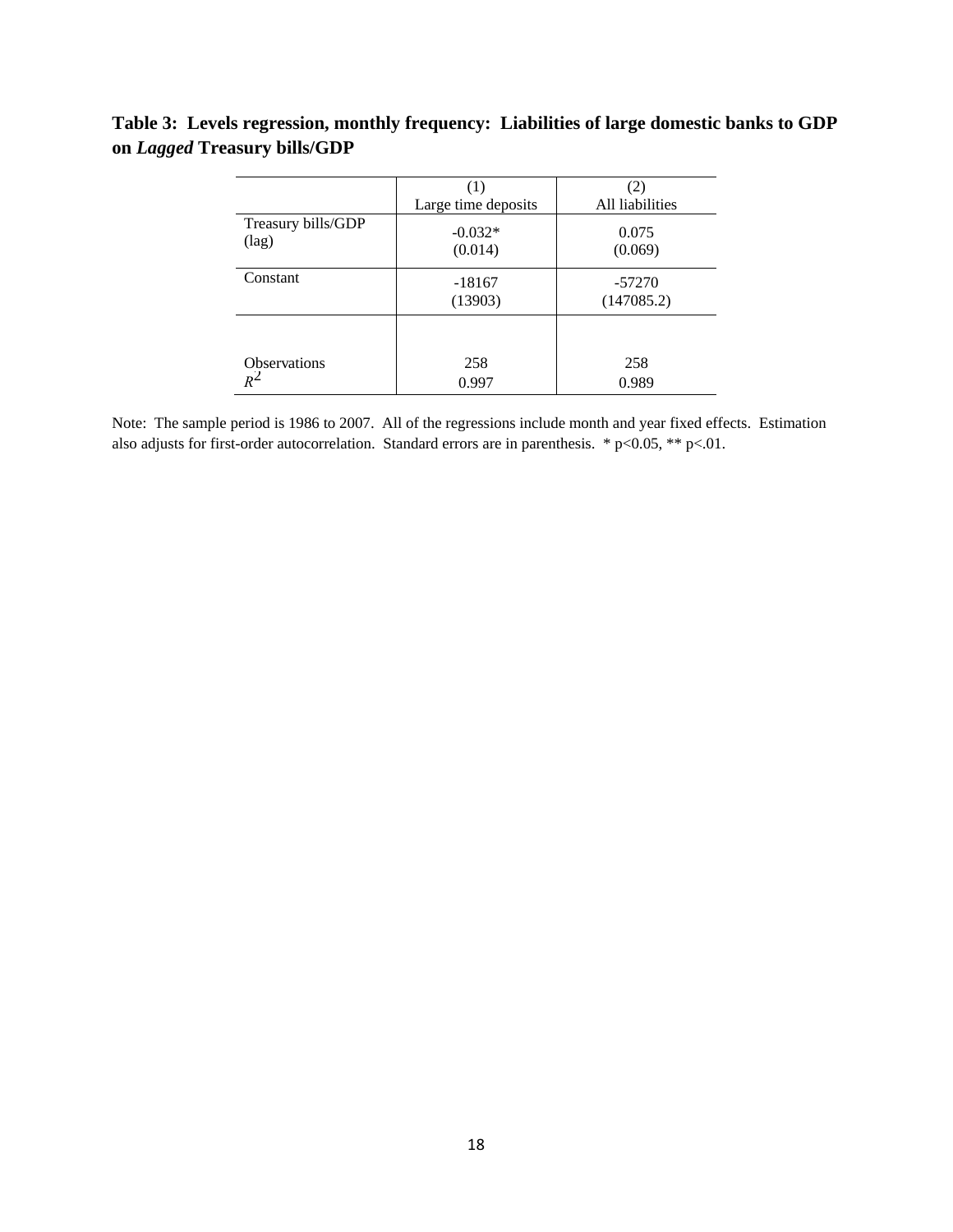|                                 | Panel A: Sample January 1988–September 2012 |          |          |                                      |          |  |
|---------------------------------|---------------------------------------------|----------|----------|--------------------------------------|----------|--|
|                                 |                                             |          |          | 4-week 5-week 6-week 10-week 13-week |          |  |
| $\beta_1$                       | $-0.014$                                    | $-0.023$ | $-0.029$ | $-0.035$                             | $-0.035$ |  |
| t-stat<br>$H_0: \beta_1 \geq 0$ | $-1.235$                                    | $-1.720$ | $-2.048$ | $-2.027$                             | $-1.674$ |  |
| $p$ -value                      | 0.109                                       | 0.043    | 0.020    | 0.021                                | 0.047    |  |

**Table 4: Supply of Treasury bills and the money premium**

|  |  |  |  | Panel B: Sample January 1988–December 2007 |  |
|--|--|--|--|--------------------------------------------|--|
|--|--|--|--|--------------------------------------------|--|

|                                          |  |  |                                     | 4-week 5-week 6-week 10-week 13-week |          |  |  |
|------------------------------------------|--|--|-------------------------------------|--------------------------------------|----------|--|--|
| $\beta_1$                                |  |  | $-0.051$ $-0.046$ $-0.047$ $-0.038$ |                                      | $-0.041$ |  |  |
| t-stat                                   |  |  |                                     | $-1.812$ $-1.485$ $-1.456$ $-0.959$  | $-0.872$ |  |  |
| $H_0: \beta_1 \geq 0$<br><i>p</i> -value |  |  | $0.035$ $0.069$ $0.073$ $0.169$     |                                      | 0.192    |  |  |

Note: This table presents the estimated coefficient on Treasury bills along its *t*-statistic obtained from a regression of the one-month holding period excess return on a Treasury bill with *n* weeks to maturity on the supply of Treasury bills as a share of GDP. The *t*-statistics are computed using Hodrick GMM correction for overlapping observations. The holding period return is measured in annual percentage points using weekly observations, and the Treasury bills-to-GDP is measured in percentage points. The holding period return is computed using security-level data on Treasury prices from the FRBNY Price Quote System (PQS).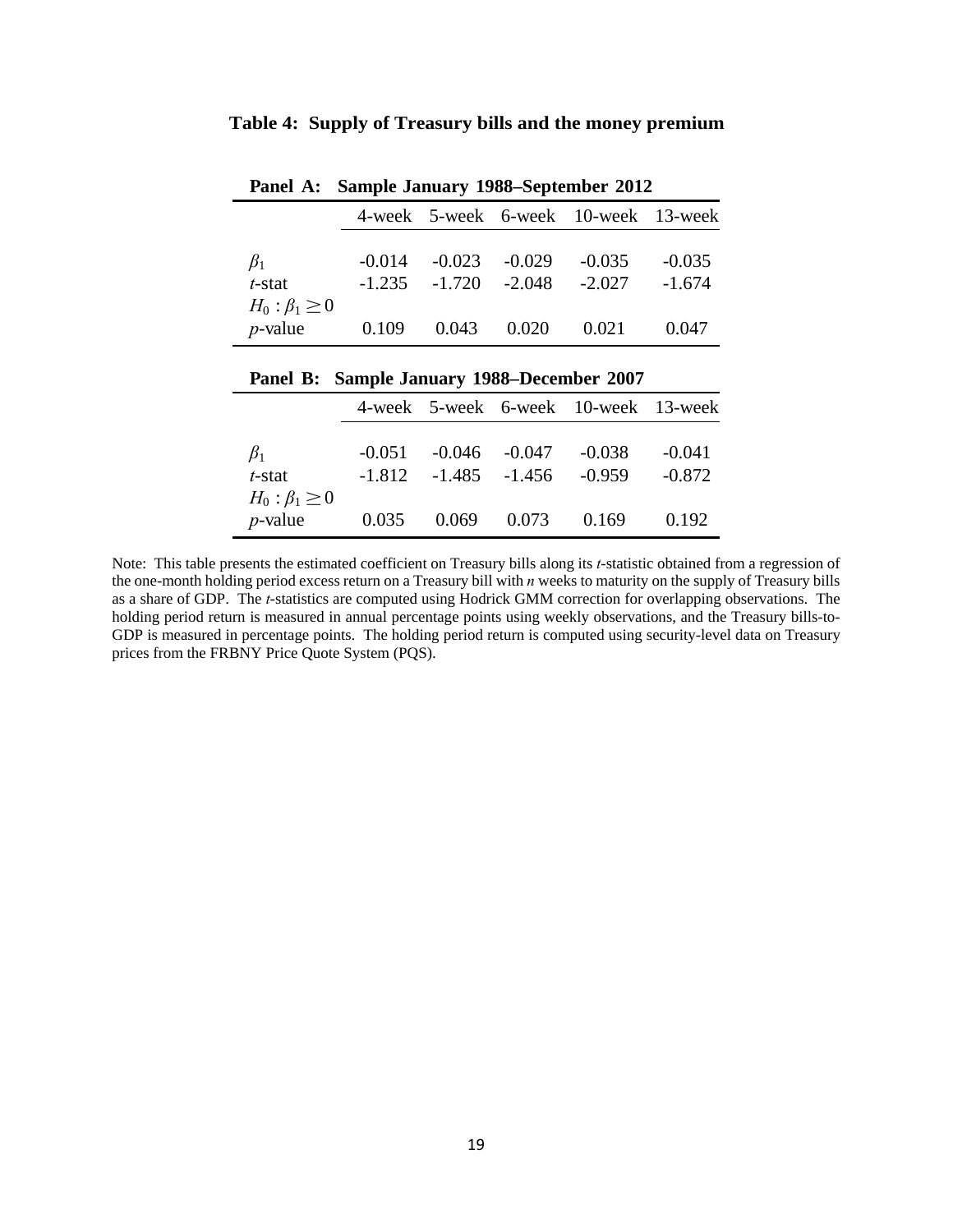## **Figure 1: Growth of Treasury bills and of all financial CP (No controls)**



Response to Cholesky One S.D. Innovations ± 2 S.E.

Note: This figure presents the impulse-response function obtainded from a VAR of the growth of Treasury bills and the growth of all financial commercial paper (CP). The top (bottom) panels display the response of the growth of Treasury bills outstanding (growth of all financial CP) to a one-standard-deviation shock to each of the VAR endogenous variables. The dotted lines are 95 percent confidence bands. The VAR is estimated using monthy data for the period of 1976 to 2007.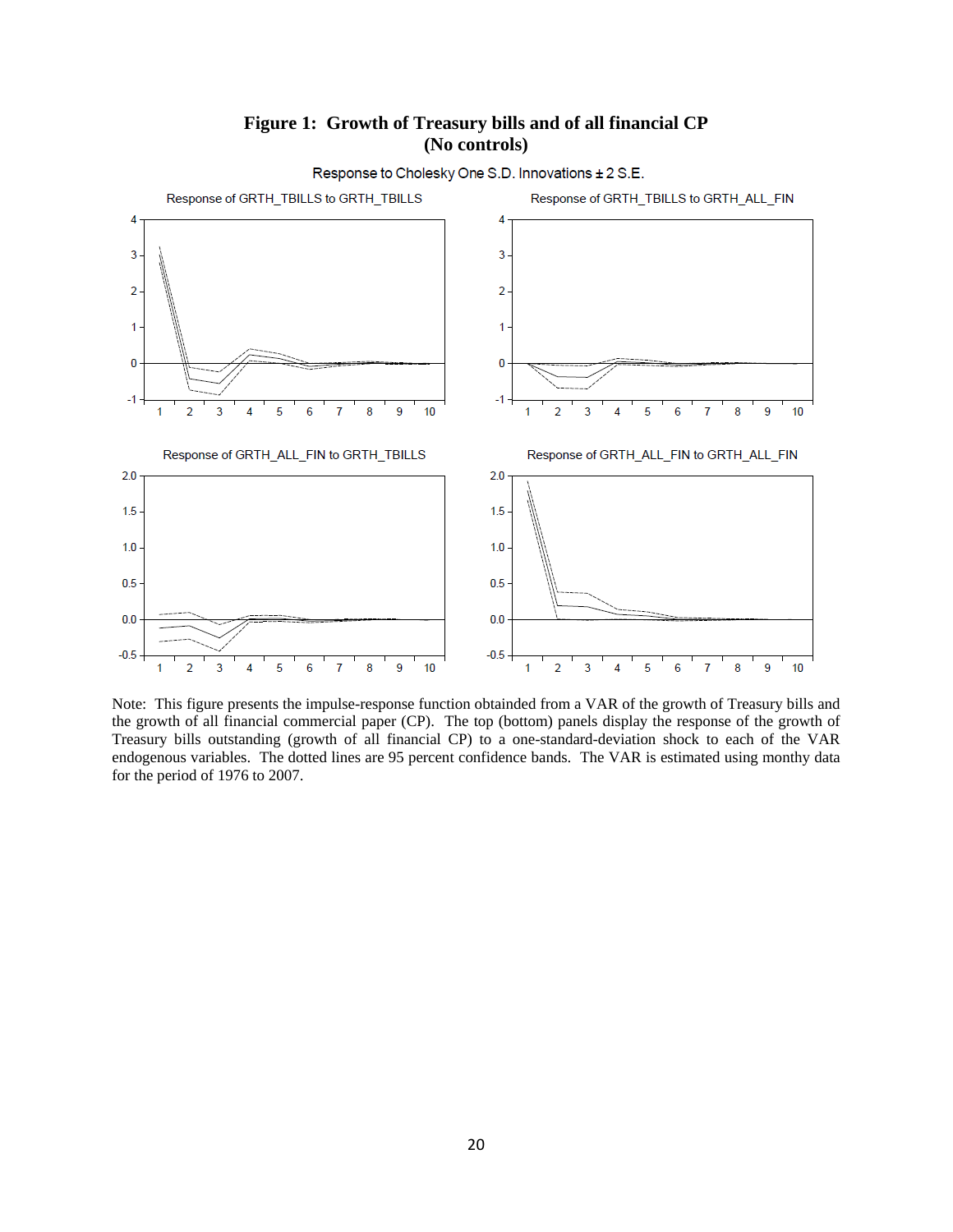

## **Figure 2: Growth of Treasury bills and all financial CP (Includes only month dummies)**

Note: This figure presents the impulse-response function obtainded from a VAR of the growth of Treasury bills and the growth of all financial commercial paper (CP). The VAR includes month dummies. The top (bottom) panels display the response of the growth of Treasury bills outstanding (growth of all financial CP) to a one-standarddeviation shock to each of the VAR endogenous variables. The dotted lines are 95 percent confidence bands. The VAR is estimated using monthy data for the period of 1976 to 2007.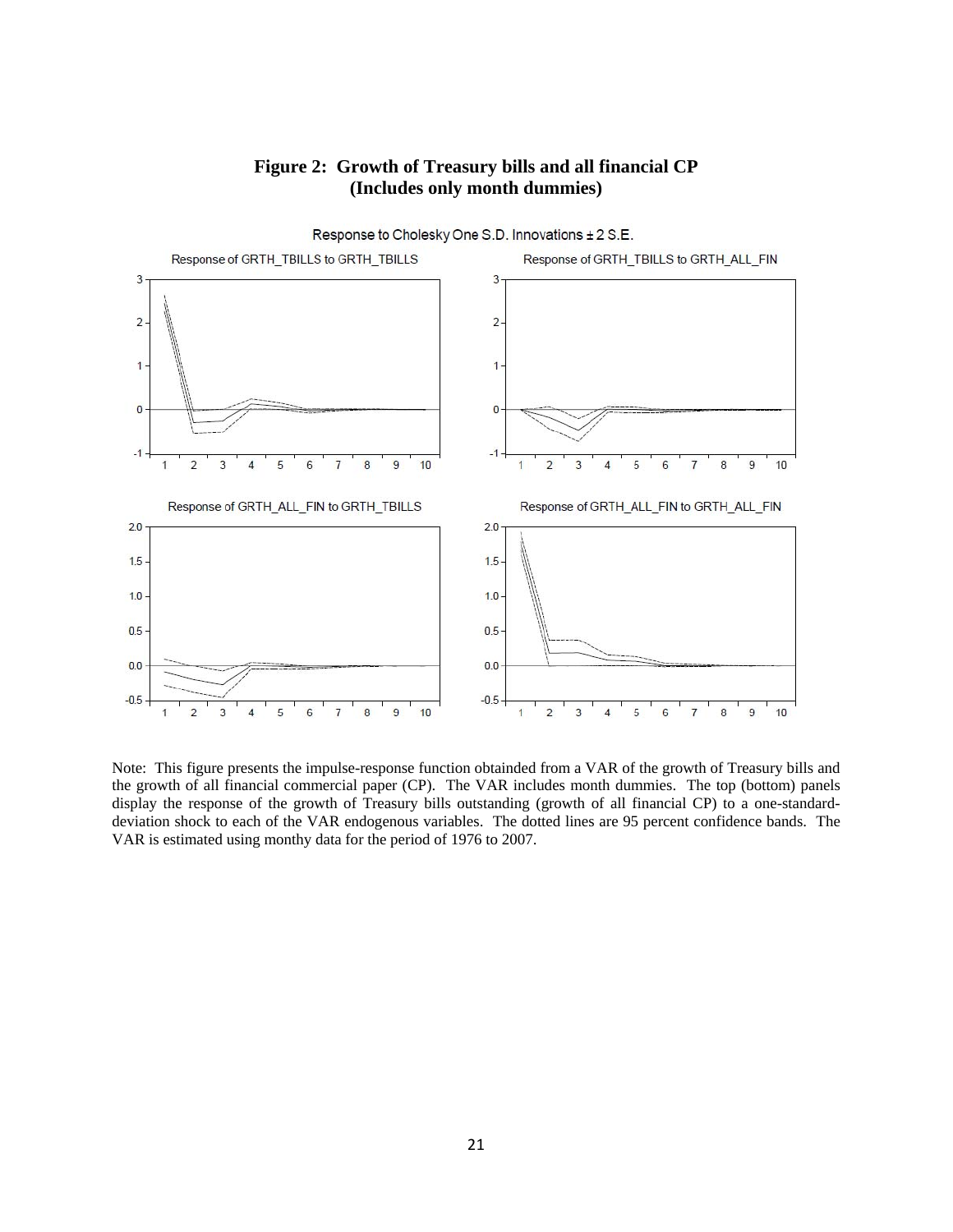### **Figure 3: Growth of Treasury bills and all financial CP (Includes month dummies and macro factors—unemployment, IP growth, and inflation)**



Response to Cholesky One S.D. Innovations ± 2 S.E.

Note: This figure presents the impulse-response function obtainded from a VAR of the growth of Treasury bills and the growth of all financial commercial paper (CP). The VAR includes the unempleyment rate, the growth of industrial production, and personal consumption expenditures infaltion alongside month dummies as exogenous controls. The top (bottom) panels display the response of the growth of Treasury bills outstanding (growth of all financial CP) to a one-standard-deviation shock to each of the VAR endogenous variables. The dotted lines are 95 percent confidence bands. The VAR is estimated using monthy data for the period of 1976 to 2007.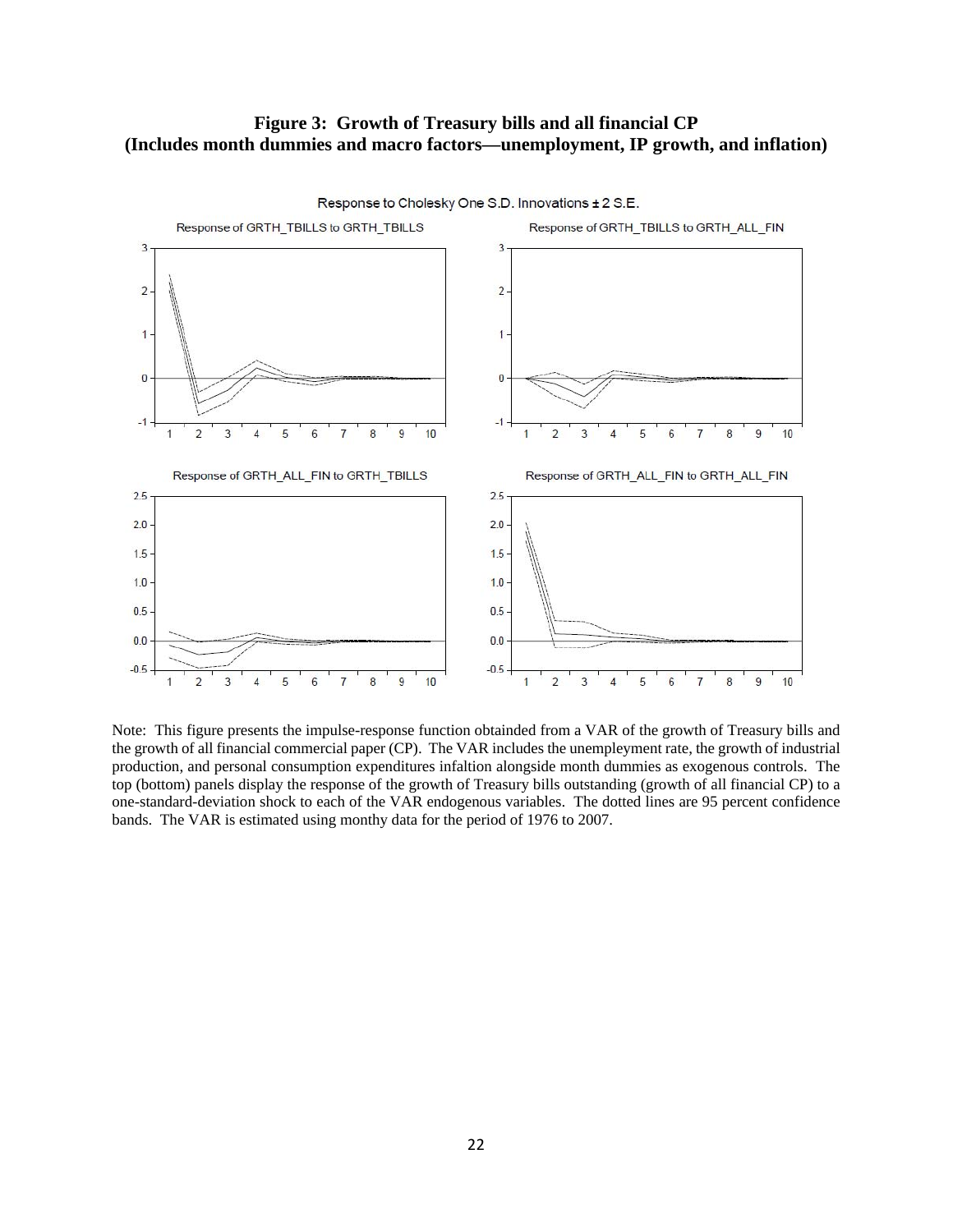

## **Figure 4: Growth of Treasury bills and interest rate spreads (Includes month dummies)**

Note: This figure presents the impulse-response function obtainded from a VAR of the growth of Treasury bills, the growth of all financial commercial paper (CP), and the spread between rates on 30-day financial commercial paper and on the 4-week Treasury bill. The VAR includes month dummies as exogenous controls. Each panel displays the response of each variable in the VAR to a one-standard-deviation shock to the growth of Treasury bills outstanding. The dotted lines are 95 percent confidence bands. The VAR is estimated using weekly data from October 2001 through June 2007.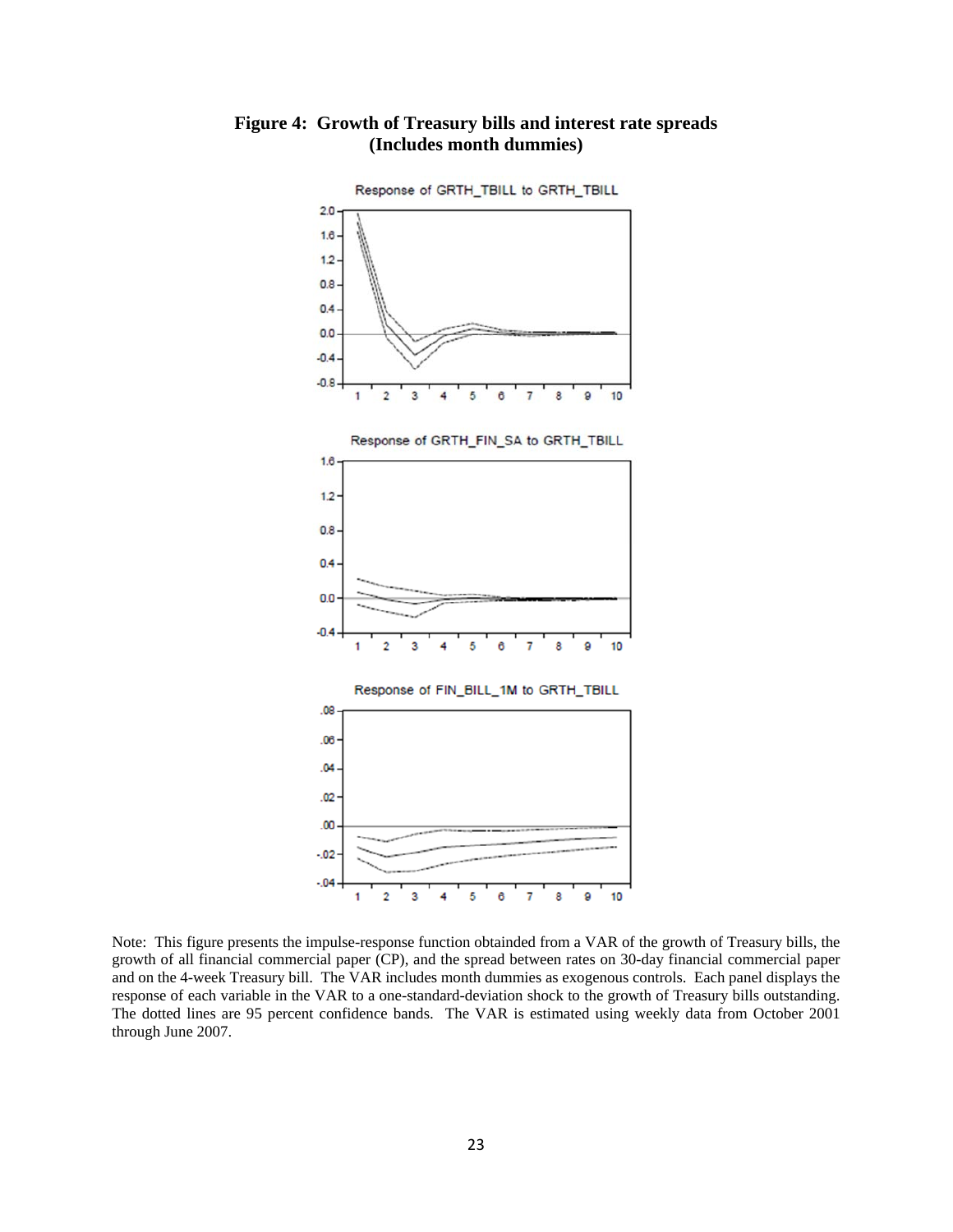



January 1988-December 2007

Note: This figure presents the average one-month holding period return on a Treasury bill with *n* weeks to maturity in excess of the one-week rate, as defined in equation (1). The statistics are computed using weekly observations. The holding period return is measured in annual percentage points, and it is computed using security-level data on Treasury prices from the FRBNY Price Quote System (PQS).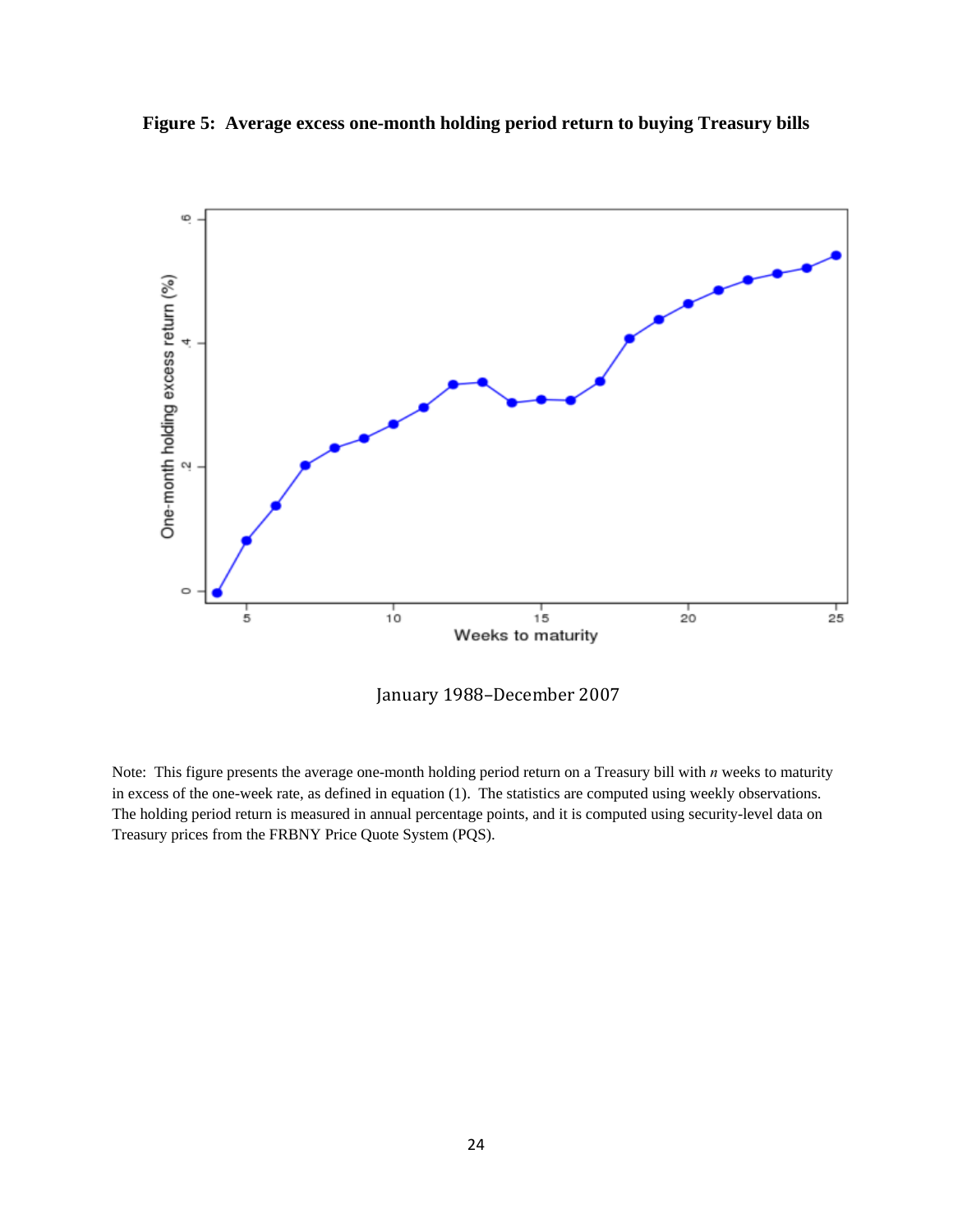



Note: The left column displays the estimated coefficient on Treasury bills as a share of GDP and the right column displays its *t*-statistic obtained from a regression of the one-month holding period excess return on a Treasury bill on the supply of Treasury bills as a share of GDP. The results are reported with and without monthly dummy variables as controls. The *t*-statistics are computed using Hodrick GMM correction for overlapping observations. The holding period return is measured in annual percentage points, and the Treasury bills-to-GDP is measured in percentage points. The coefficients are computed using weekly observations. The holding period return is computed using security-level data on Treasury prices from the FRBNY Price Quote System (PQS).